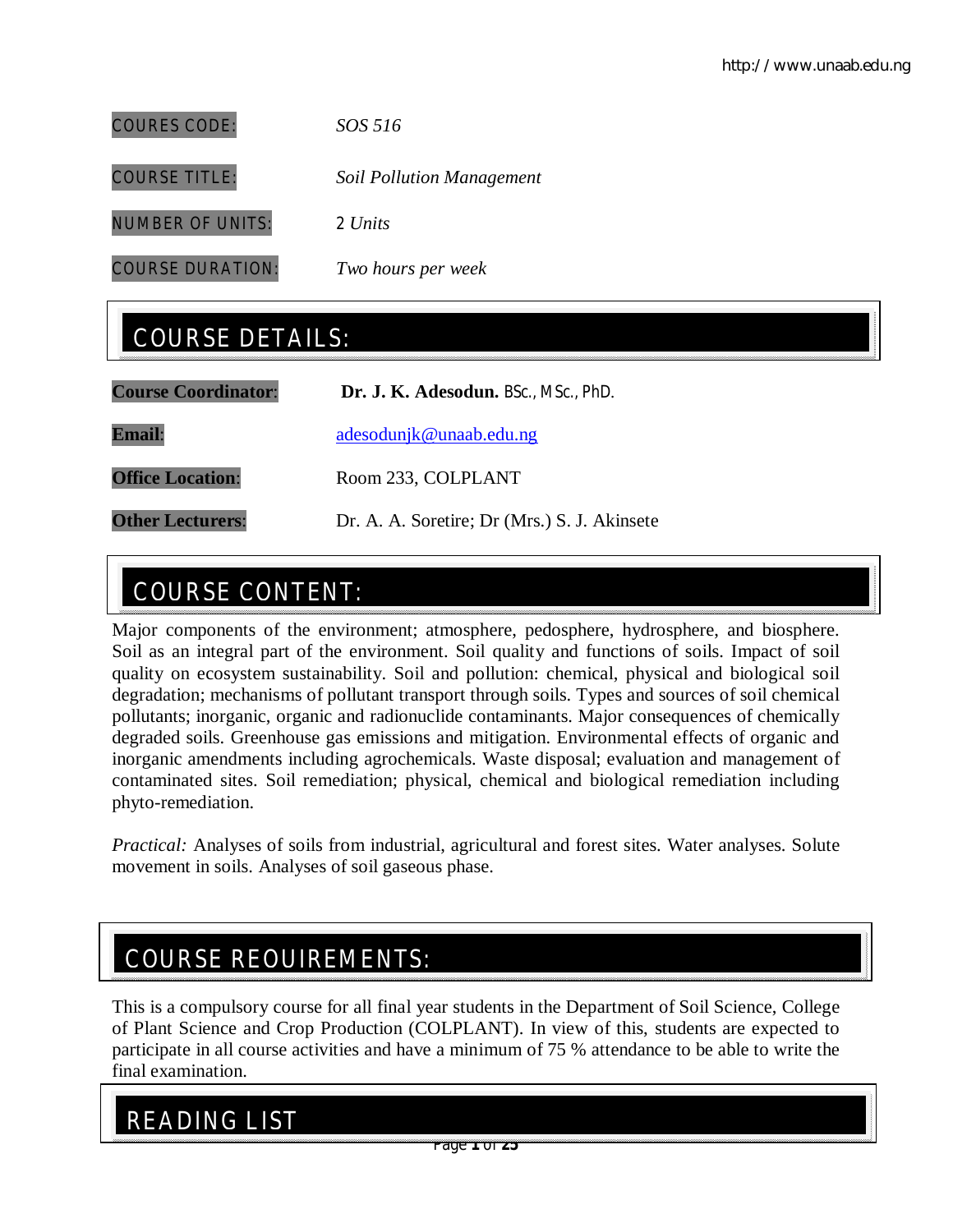- 1. Brady, N. C. and R. R. Weil. *The Nature and Properties of Soils*. 12th ed. Prentice-Hall, New Jersey: Prentice-Hall Incorporated, 1999.
- 2. He, Z. L., X. E. Yang., P. J. Stoffella. 2005. Trace elements in agroecosystems and impacts on the environment. Journal of Trace Elements in Medicine and Biology 19:125– 140.
- 3. Kabata-Pendias, A. 2004. Soil-plant transfer of trace elements-an environmental issue. Geoderma 122:143-149.

# <u>LECTURE NOTES: A. 2004. Soil-plant transfer of the transfer of the transfer of the transfer of the transfer of t</u>

## **1.0 The Environment**

1.1 Definition: Is all of the external factors affecting an organism. These factors may be other living organisms (biotic factors) or non-living variables (abiotic factors such as temperature, rainfall, day length, wind and ocean currents. The interactions of organisms with biotic and abiotic factors form an ecosystem. Ecosystem refer to organisms living in a particular environment such as forest or a coral reef and the physical parts of the environment that affect them.

## 1.2 **Major Component**

The major components of the environment are:

- 1. The lithosphere i.e. the worlds of rock
- 2. The atmosphere i.e. the air
- 3. The hydrosphere, i.e. region occupied by water
- 4. Biosphere i.e. the living things
- 5. Pedosphere i.e. the soil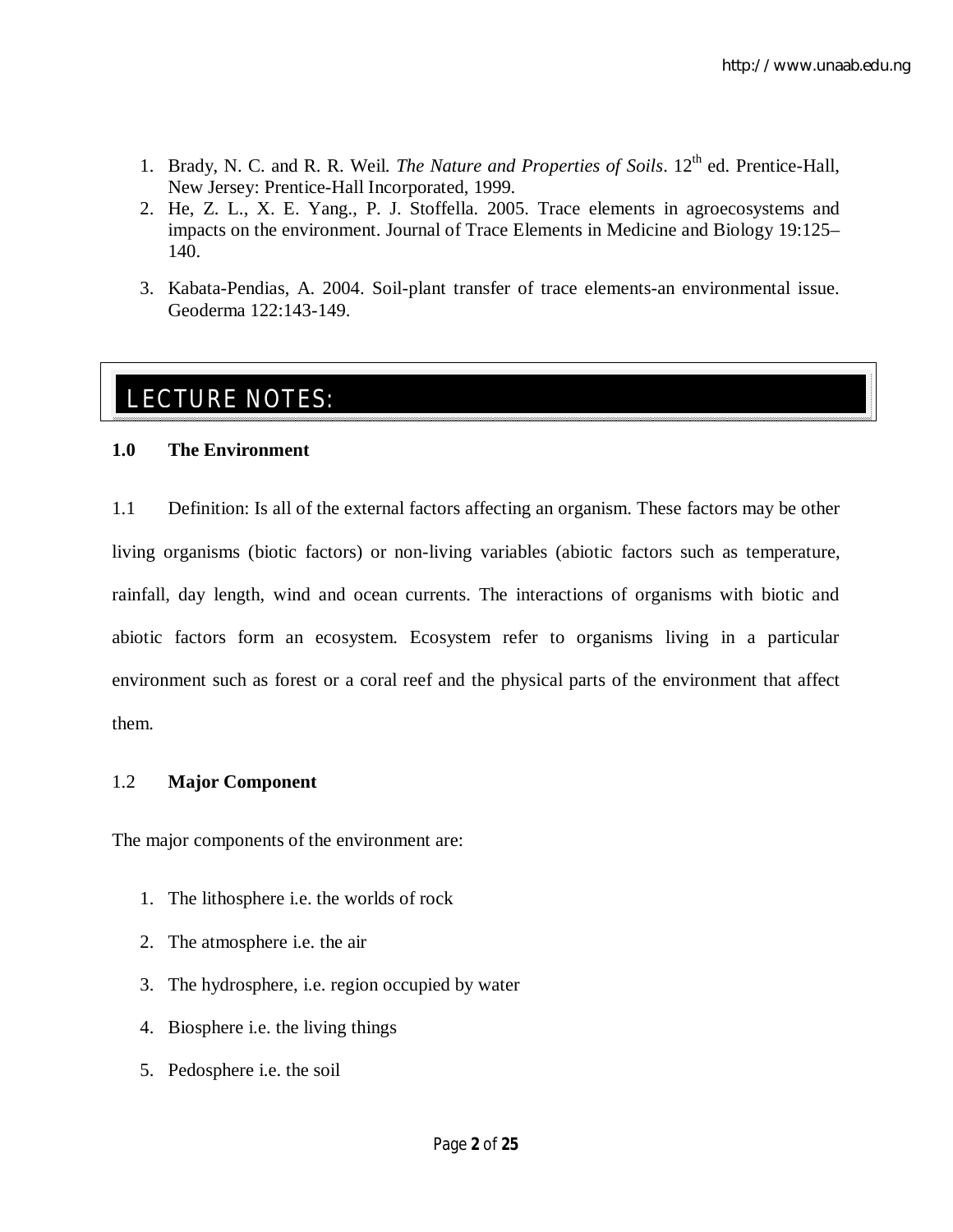Note: Environment where all of those worlds interact are often the most complex and productive on earth, i.e. the soil.

#### **2.0 Soil as Environmental Interface**

The importance of soil as a natural body derives in large part from its role as an interface between the worlds of rock, air, water and biosphere.

The concept of the soil as interface means different things at different scales. **At the scale of kilometres**, soil channel waters from rain to rivers and transfer mineral elements from rocks to the oceans. They also run over and supply vast amount of atmospheric gases substantially influencing the global balance of methane and  $CO<sub>2</sub>$ . At a scale of few meters, soil forms the transition zone between hard rock and air, holding both liquid water and  $O<sub>2</sub>$  gas often used by plant roots. It transfers mineral elements from the earths' crust to its vegetation. It processes or stores the organic remains of terrestrial plants animals and man. **At a scale of few millimetres,** soil provides diverse microhabitats for air-breathing and aquatic organism, channels water and nutrients to plant roots and provides surface and solution vessels for thousands of biochemical reactions. Finally, **at a scale of a few micrometers and less**, soil provides ordered and complex surfaces, both mineral and organic that acts as templates for chemical reactions and interacts with water and solutes. Also, at this scale its tiniest mineral particles form micro-zones of electromagnetic charge that attract everything from bacterial cell wall to proteins to conglomerates of water molecules

#### **3.0 Factors Threatening the Environment**

- 1. Population Growth
- 2. Global Warming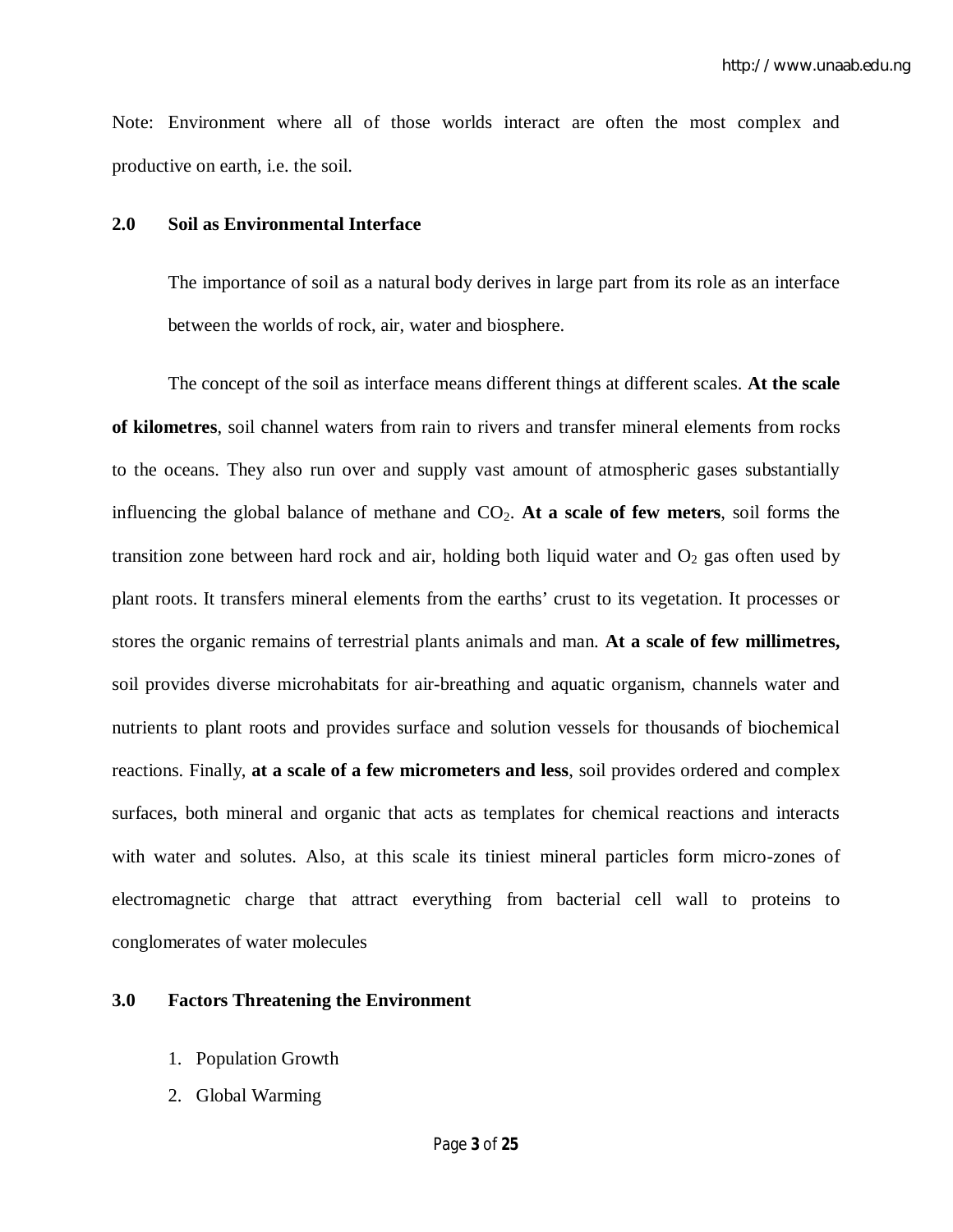- 3. Depletion of the Ozone layer
- 4. Habitat destruction and species extinction
- 5. Air pollution
- 6. Water pollution
- 7. Ground water depletion and contamination
- 8. Chemical risks- Toxic substances that humans encounter regularly which poses health risks.
- 9. Environmental Racism- Studies have shown that not all individual are equally exposed to pollution
- 10. Energy production- Typical example i.e. environmental effects of the fossil fuel age. NOTE: There are a lot of international treaties to combat these global problems

#### **4.0 The Concept of Environmentalism**

Environmental quality seems to be a new topic when in fact; the current emphasis on environmental quality is a renewed interest in an old topic. We are becoming increasingly aware that exposure to various substances may cause human health problems ranging from death to subclinical effects such as attention deficit syndrome. The natural tendency is to eliminate or reduce our exposure to substances that we suspect may adversely affect human health.

An environmentalist is a person who works towards solving environmental problems and environmentalism is an attitude by a group of individuals, perhaps the whole society that the environment takes a high priority in the decision-making process. A more philosophical approach categorizes an individual's attitude about the environment into one of the three groups, namely:

1. Egocentric- In which an individual in an individual's action are guided solely by concern for him or herself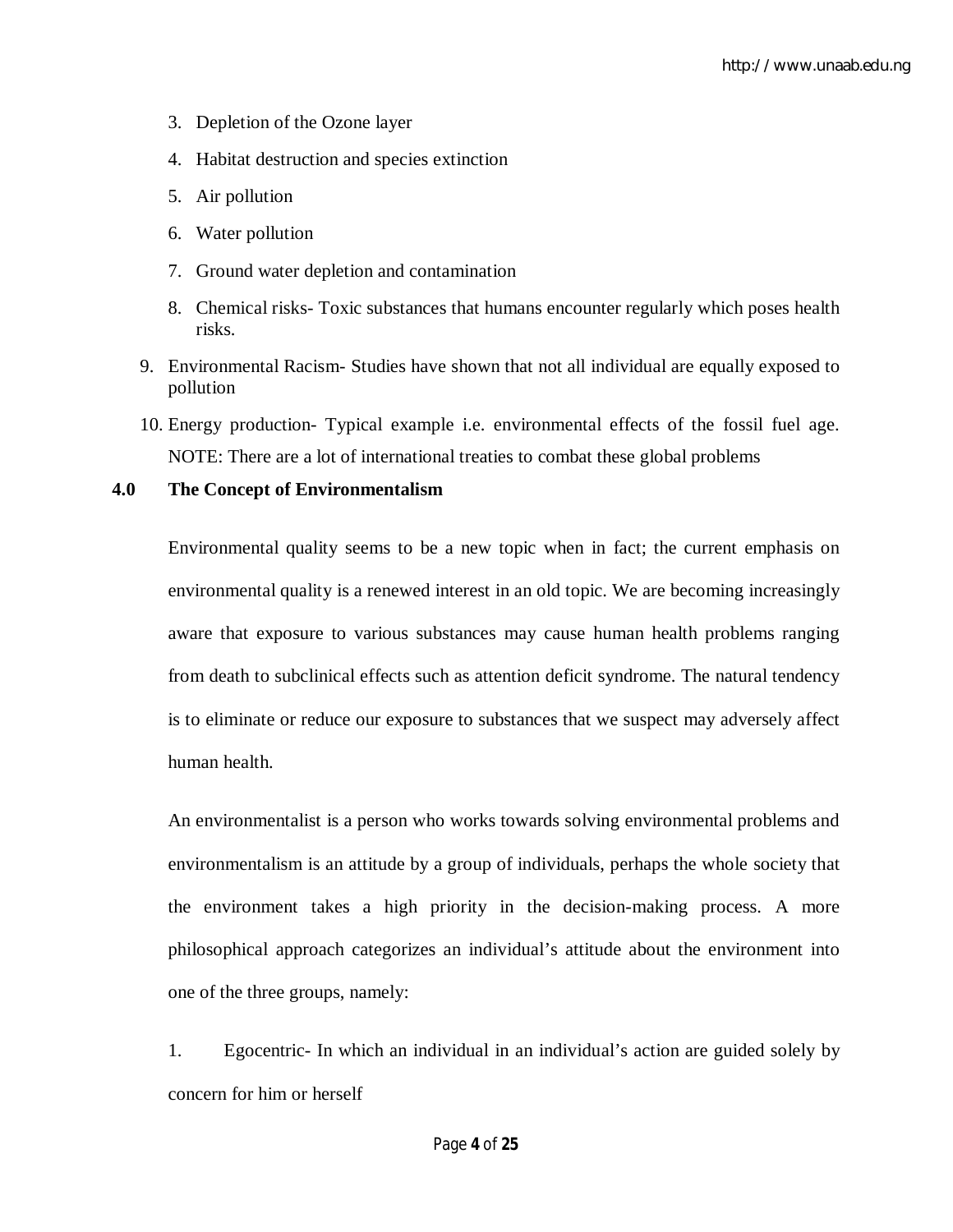- 2. Homocentric- meaning concern for the human species
- 3. Ecocentric- meaning an overall concern for the environment.

Society as a whole and most individual have progressed slowly from egocentric attitudes towards more ecocentric attitudes.

#### **5.0 SOIL QUALITY AND FUNCTIONS OF SOIL**

#### Introduction

As compared to the environment of compartments air and water, soil is an extremely complex system. This is due to a huge variety of soil properties and chemical, physical and biological system conditions. The combination of these makes the development of general rules for quantitative evaluation of soil quality impossible. This is because soils have a much higher buffering capacity than air and water. This property (buffering capacity) is the capacity to allow contents of compounds, once present at optimum level, to increase without actual occurrence at negative effects.

#### 5.1 Soil Quality in Relation to Soil Functions

The quality of soil is adversely influenced by contamination (pollution) of the system. The concepts of "contamination" and "pollution" of soil are used in a comparable way as they reflect only a difference in degree of drainage to the soil system. Any addition to soil, i.e contaminantsmeaning the compounds that may exert adverse effect on soil functioning. It can be defined as soil contamination. Because most soils do have a certain buffering capacity, it usually takes some time before the negative effects become apparent. Once this situation occur, the soil can be considered as polluted, which for all practical purposes means that malfunctioning or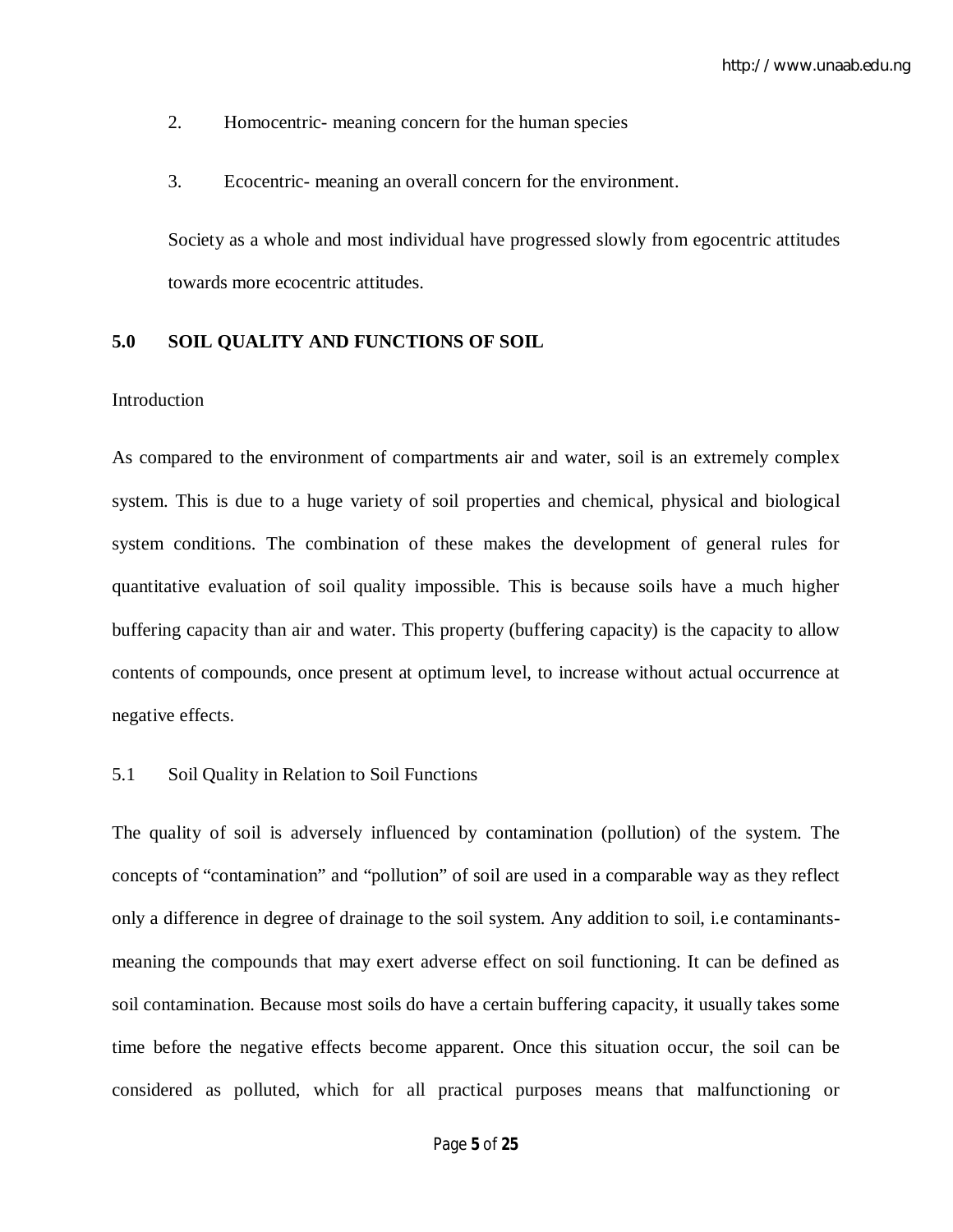dysfunctioning of the soil is apparent due to abundant pressure or availability of the compounds. Such malfunctioning may refer to one specific function in a particular but sometimes also in combination of different functions are:

- 1) The bearing function: For instance as playground for children and for building of houses/structures.
- 2) The Plant growth function: This may refer to natural vegetation and the production of crops for animal and human consumption
- 3) The filtering function of water: Ground water as well as surface water
- 4) The ecological function of soil: With its contribution to element cycling as an important aspect

Proper functioning of soil as stated above imposes a wide variety of quality criterion. This strongly hampers the introduction of a quality assessment methodology with general applicability and validity. At first sight, the bearing function would probably be the least demanding, at least once certain physical requirements are met. However, experience has shown that for building of houses, some minimal requirements of chemical conditions in the soil are needed; and a combination of use of the same site for waste disposal and later for urban expansion ie not always without problems.

Methods to assess health risks for people living in an area where there is unconscious combination of soil usages or in polluted areas, requires insight in the quantitative relationships between pollutant exposure of the organism under consideration on one side and the resulting effects to be expected from the exposure on the other side.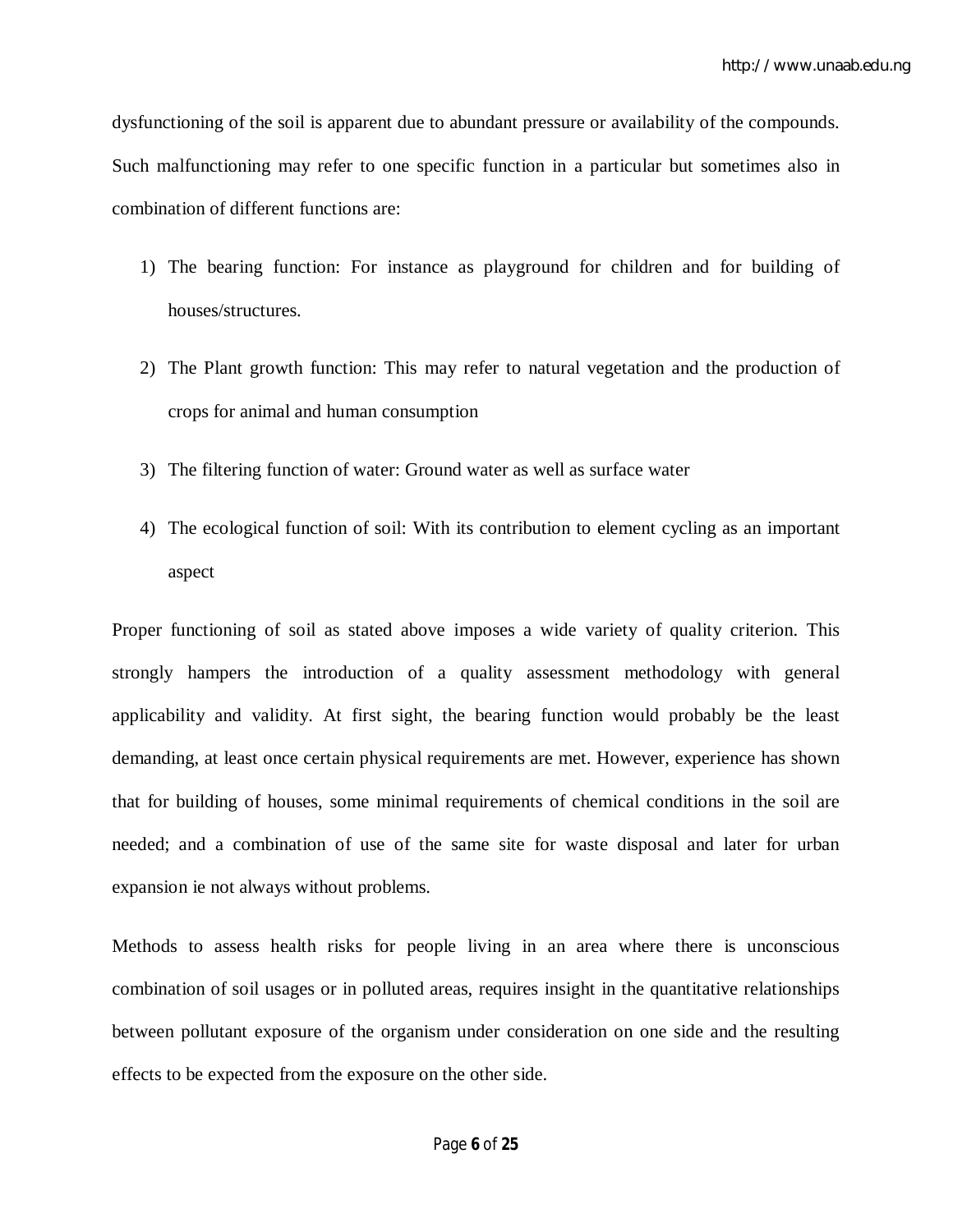In the case of human, the exposure pathways are:

- 1) Soil ingestion, especially for children
- 2) Inhalation of air ,containing volatile polluting compounds
- 3) Drinking water
- 4) Food in the form of plant products and animal products
- 5) Radiation exposure

As a result of the adverse effects of heavy metals and other contaminants, environmental agencies proposed critical levels in soil above which toxicity is considered to be possible. For example the Table below shows the normal range and critical total concentrations of heavy metals for soil (Kabata-Pendias and Pendias, 1984).

| Elements | Normal range in soil(mg/kg) | Critical soil total conc $(mg/kg)$ |
|----------|-----------------------------|------------------------------------|
|          |                             |                                    |
| Cd       | $0.01 - 2.0$                | $3 - 8$                            |
| Co       | $0.5 - 6.5$                 | $25 - 50$                          |
| Cr       | 5-1500                      | 75-100                             |
| Hg       | $0.01 - 0.5$                | 60-125                             |
| Pb       | $2 - 300$                   | 100-400                            |
| Ni       | 2-750                       | 100                                |

#### **6.0 POLLUTION AND CONTAMINATION**

6.1 *Preface:* The term contaminant is often used synonymously with pollutant, although difference in the definitions would indicate that these terms are not interchangeable.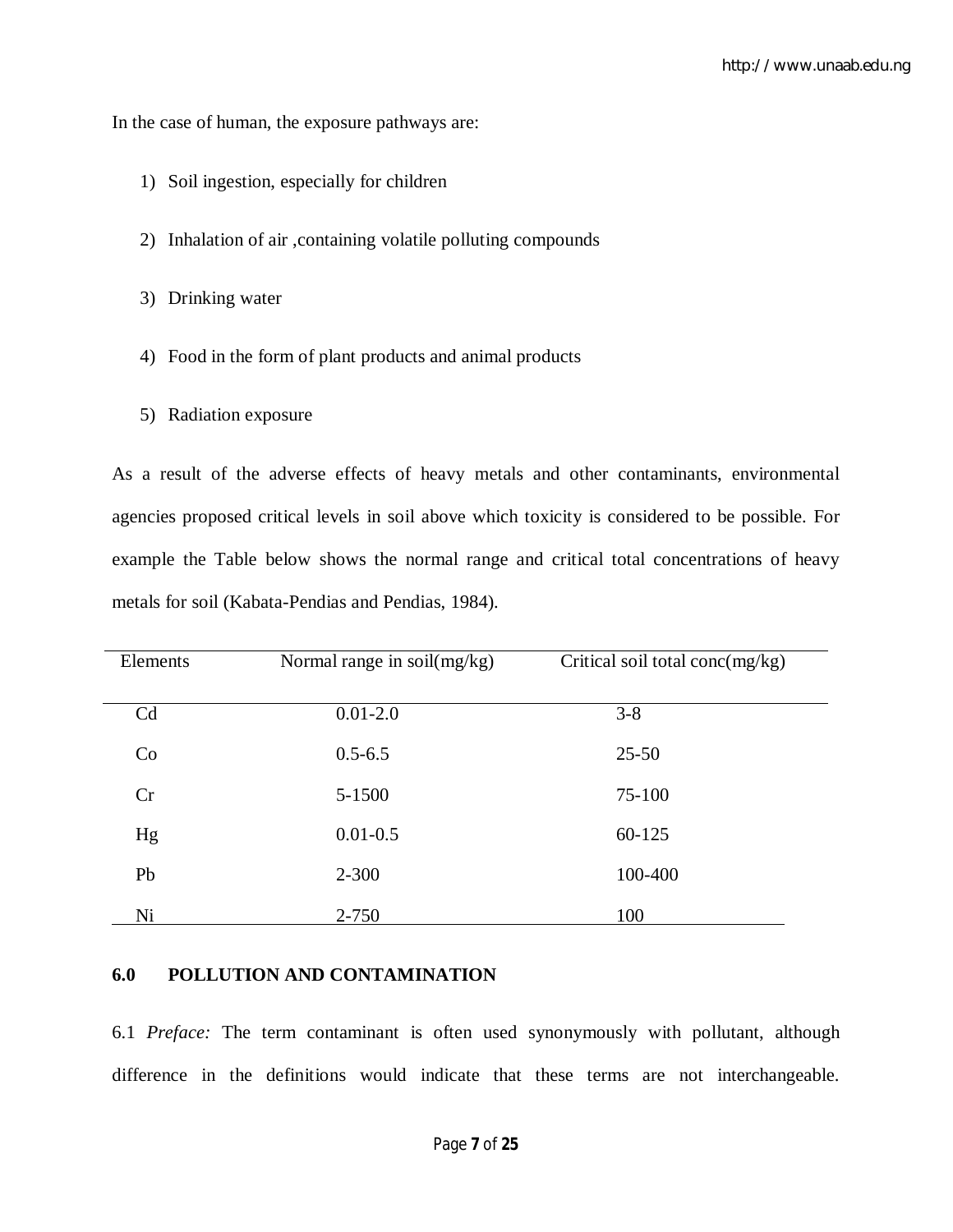Contaminant implies concentration of a substance is higher than would naturally occur but does not necessarily mean that the substance is causing any harm. However, pollution refers to a situation in which the concentration of a substance in which the concentration of a substance is higher than would naturally occur but also indicate that the substance is causing harm of some type. Therefore, a soil could be contaminated but not polluted. Pollution is often broadly categorized according to its source:

*Point-source pollution*: As the name implies, is pollution with a clearly identifiable point of discharge. E.g. waste water treatment plant etc

*Nonpoint-source pollution*: Is pollution without an obvious single point of discharge. E.g. Surface runoff of a commonly used lawn herbicide.

| Pollutant                   | Examples                                              |
|-----------------------------|-------------------------------------------------------|
| <b>Nutrients</b>            | N and P in commercial fertilizers, manures, biosolids |
|                             | Waste water treatment effluent                        |
| Agrochemicals               | Insecticides, herbicides, fungicides etc.             |
| Hazardous organic chemicals | Strong acids and bases                                |
| Acidification               | Acid precipitation, acid mine drainage                |
| Salinity or Sodicity        | Saline irrigation water, salt water intrusion         |
| Trace elements              | Heavy metals, elements normally present at low        |
|                             | Concentration in soil and plant                       |
| Sediments                   | Eroded soil in surface waters                         |
| Particulates                | Dust (from wind erosion), volcanic dust ash           |

#### 6.2 *Classification of Potential Pollutants*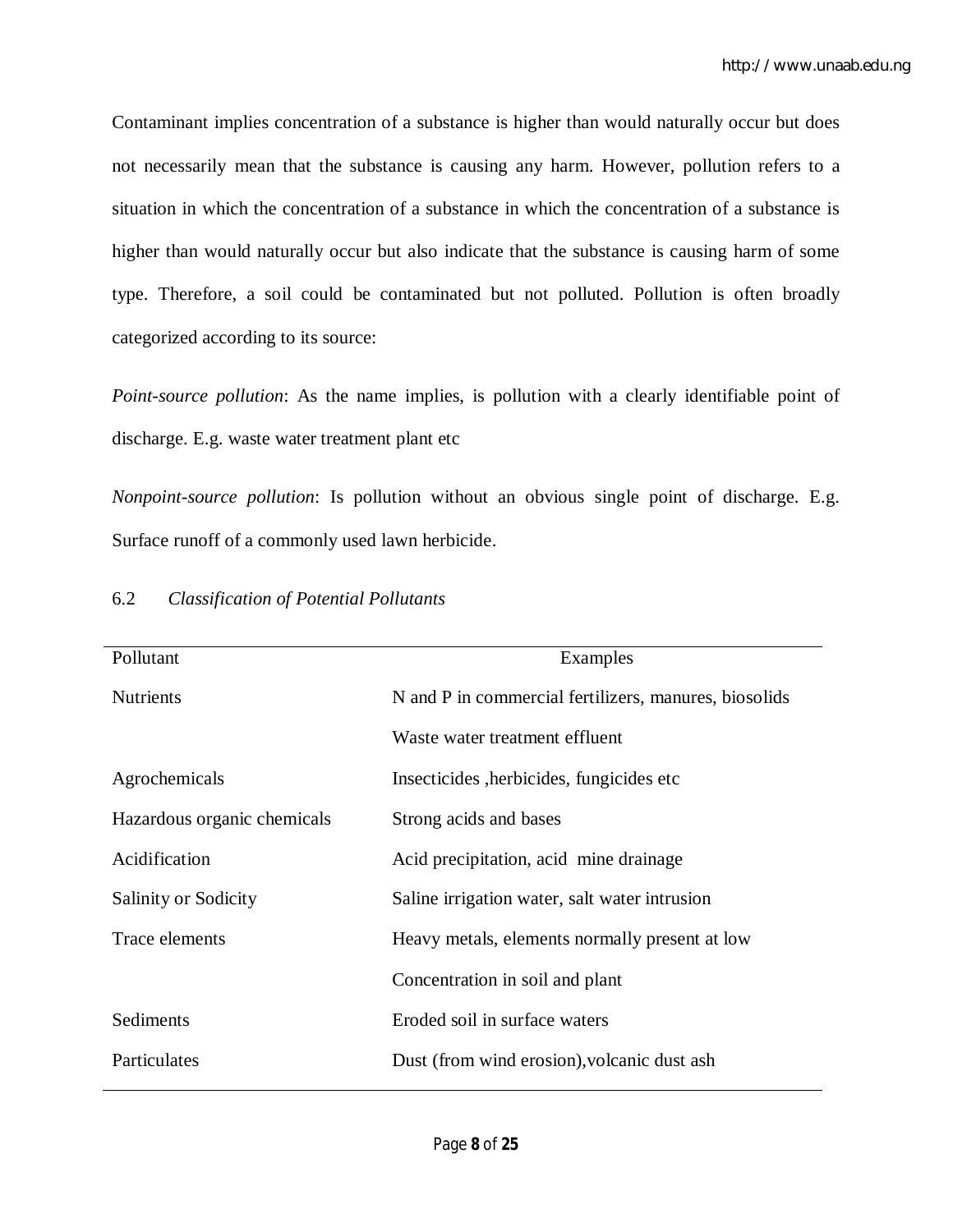Greenhouse gases CO2, CH4 and other relatively active gases Smog form of compounds Ozone, secondary products of fuel combustion

## *6.3 Mechanism of Pollution Transport through soil*

6.3.1 Contaminant Fate and Transport

**FATE**: The environment plays a key role in the ultimate fate and transport of contaminants. The specific fate of contaminant following their release into the environment, depends on their chemical structure which is highly variable, abiotic factors within the receiving environment (e.g. organic carbon ,ph ,surface water) and interaction with the biotic environment which can result in degradation, transformation or bioconcentration of the contaminants. Once contaminants also reach the soil, they move in one of these directions:

- 1) Vapourized into the atmosphere without chemical change
- 2) Absorbed by soils, move downward through the soil in liquid or solution form and can be lost from the soil by leaching.
- 3) Undergo chemical reactions within or on the surface of the soil
- 4) Broken down by soil micro-organisms
- 5) Washed into streams and rivers in surface run-off
- 6) Taken up by plants or soil animal and move up the food chain

## **Transport Mechanisms**

Channels or contaminants are transported through soil principally by 3 mechanisms: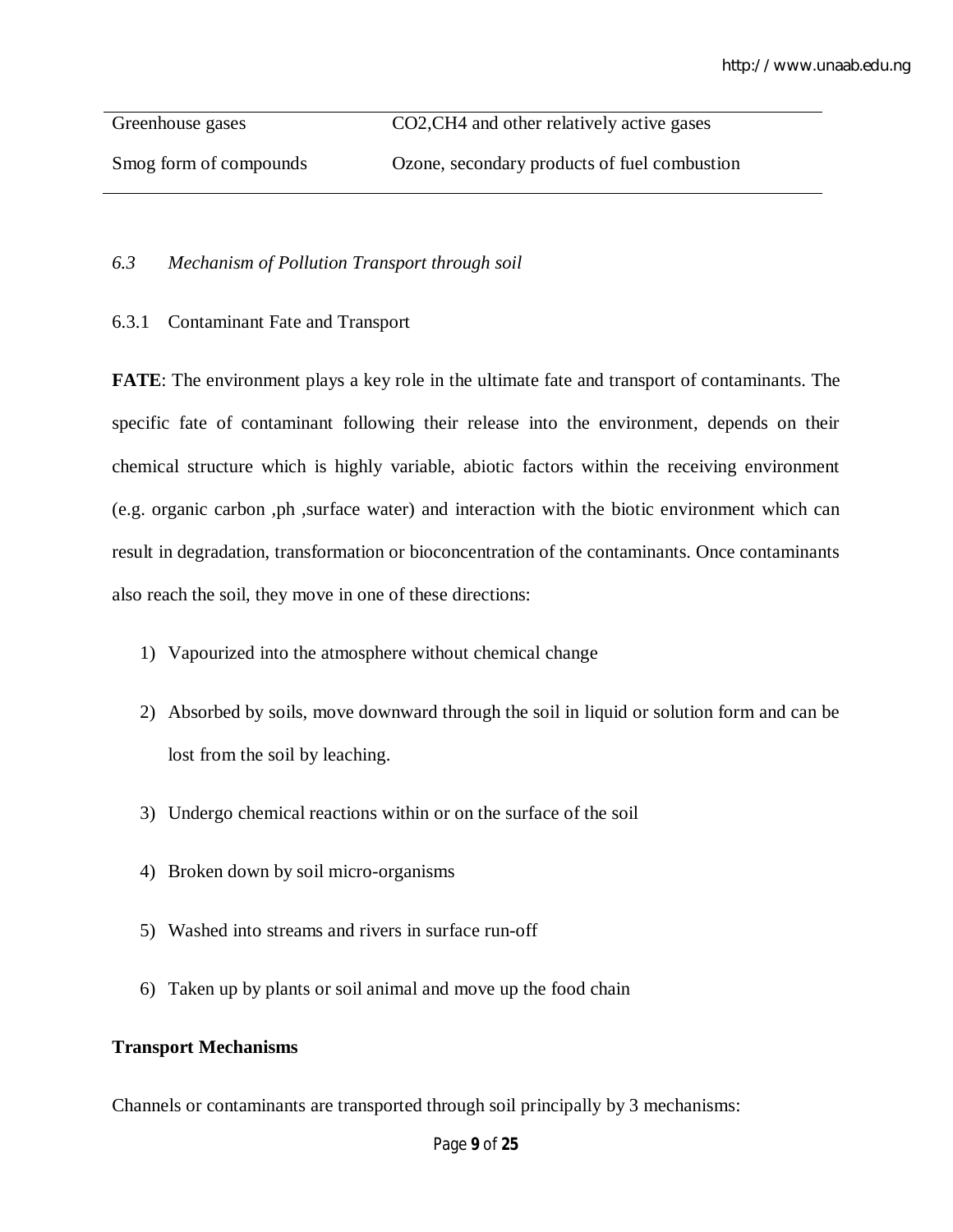1. Massflow of dissolved chemicals within moving solution

- 2. Liquid diffusion within soil solution
- 3. Gaseous diffusion within soil air voids.

1. Massflow: Refers to the passive transport of dissolved solution within moving soil water which is approximated as the product of the volume flux of water times the dissolved solute concentration.

2. Liquid diffusion: Refers to the transport of the dissolved solutes within solution by intermolecular collision which moves the solutes from regions of higher solute density to lower solute density(concentration)

$$
q_c = Ddc/dx
$$

3. Vapour diffusion- Chemical Vapour

Molecules in the soil air spaces also undergo molecular collision and spread out by vapour diffusion which is expressed as the product of the vapour density or concentration gradient and a proportionality coefficient called the soil vapour diffusion coefficient

## 6.4 **LOSS PATHWAYS OF CONTAMINANTS IN SOIL**

Contaminants added to a soil from the surface may leave the zone of incorporation by one of these three loss pathways.

1. Leaching takes place principally by mass flow and refers to the downward movement of the contaminants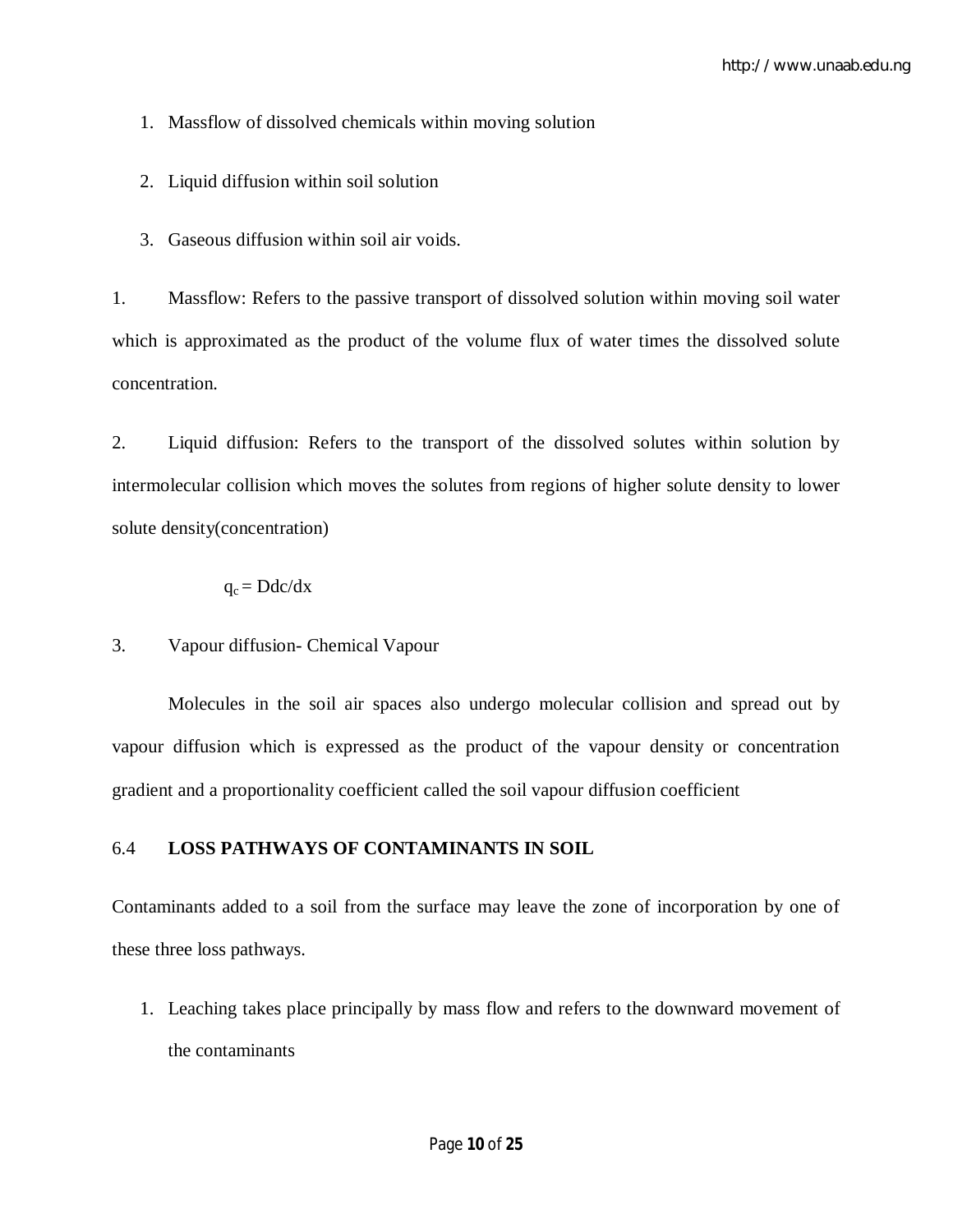- 2. Volatilization: Refers to the loss of contaminants in vapour form to the atmosphere through the soil surface
- 3. Degradation: Refers to the biological or chemical transformation of the contaminant to a different form with properties distinct from those of the contam inant prior to transformation.

### *(Subsurface) Transformation Processes*

Transformation processes change the chemical structure of a compound which might result in one or more of the following

- 1. Detoxification: An irreversible change in a substance from a toxic to non-toxic form. This occurs most commonly when an organic substance breaks down into its inorganic constituents with water and CO2 being the main by-products
- 2. Transtoxification: Inverse the conversion of one toxic compound to another toxic compound. In the process, toxicity may remain the same, increase or reduce
- 3. Toxification: Is the conversion of non-toxic compound to a toxic substance

## 6.5 **TOXIC ELEMENTS IN THE ENVIRONMENT**

Included among the toxic elements are heavy metals such as Ag, Cd, Cr, Co, Cu, Fe, Hg, Mo, Ni, Pb, Sn, Zn as well as lighter elements such as Al, Ag and Sc.

Under certain environmental conditions, these elements may accumulate to a toxic concentration and cause ecological drainage.

#### 6.5.1 MAJOR SOURCES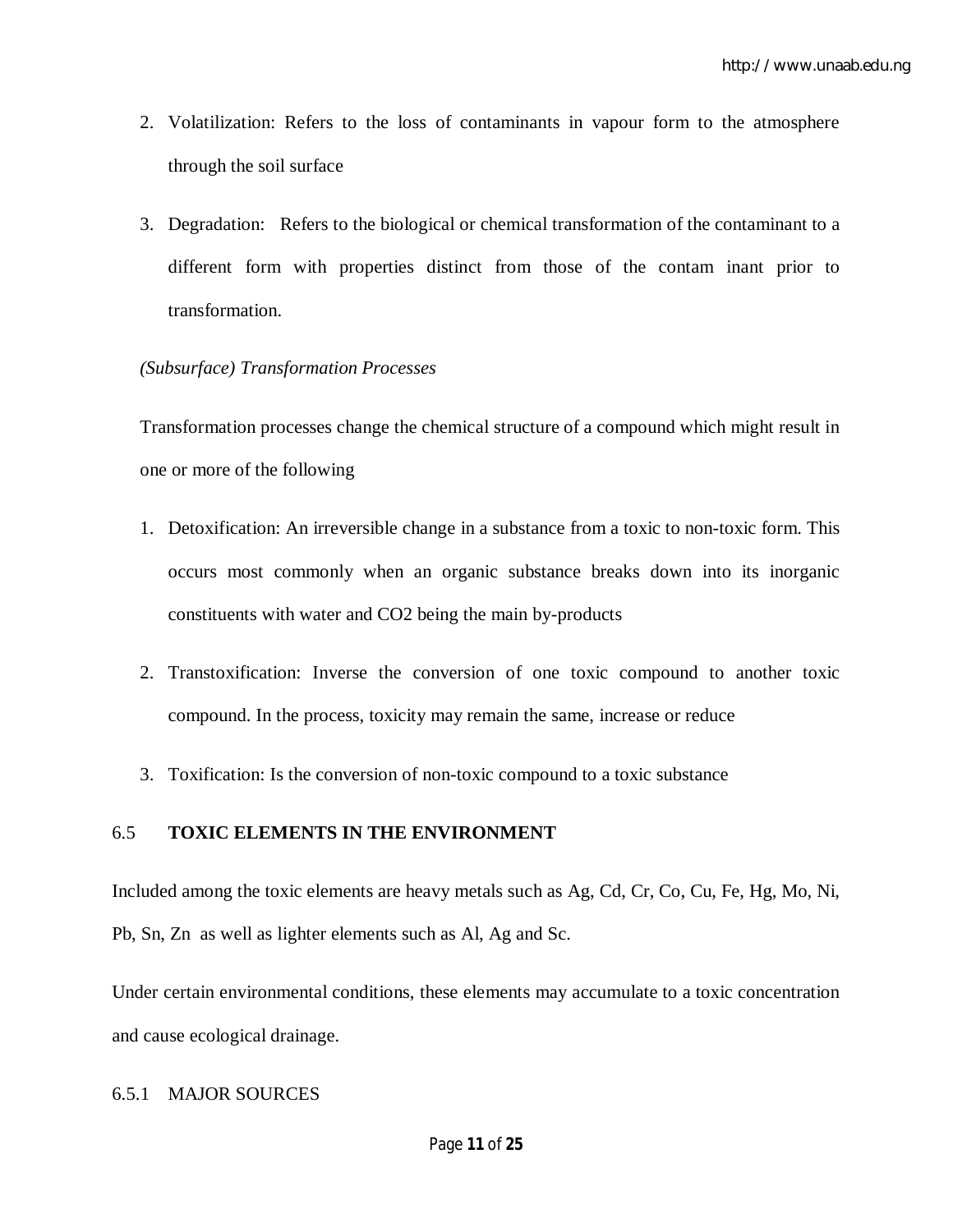- 1. Naturally occurring contaminations, natural emissions of toxic elements to the atmosphere can take place by volcanic outputs or outgassing, and by vapour-phase of relative volatile elements such as As, Hg and Se. We can have contamination from metalliferous sites.
- 2. Anthropogenic sources of toxic elements

Agricultural practice: From long-term use of pesticides sewage sludge (ie by-product of secondary treatments of municipal sewage)

Pollution from (metal) mining and processing: Pollution from toxic elements is association with various aspects of minig and processing industries. Mining produces ore as a product along with a considerable amount of metal-contaminated wastes pollution around mines is caused by dumping of contaminated overburden, excavating wastes etc

Oil pollution: The contaminations of soil and ground water with mineral oils, hydrocarbons or mineral oil-based products are among the most common negative effect of the industrial society.

## **7.0 MAJOR CONSEQUENCES OF CHEMICALLY DEGRADED SOILS**

- 1. Environmental pollution / contamination
- 2. Bioaccumulation in plants and animals tissue
- 3. Accumulation of heavy metals
	- a) Narrow Concentration Range The margin between beneficial and harmful is narrow
	- b) Food Chain Plants, animals and humans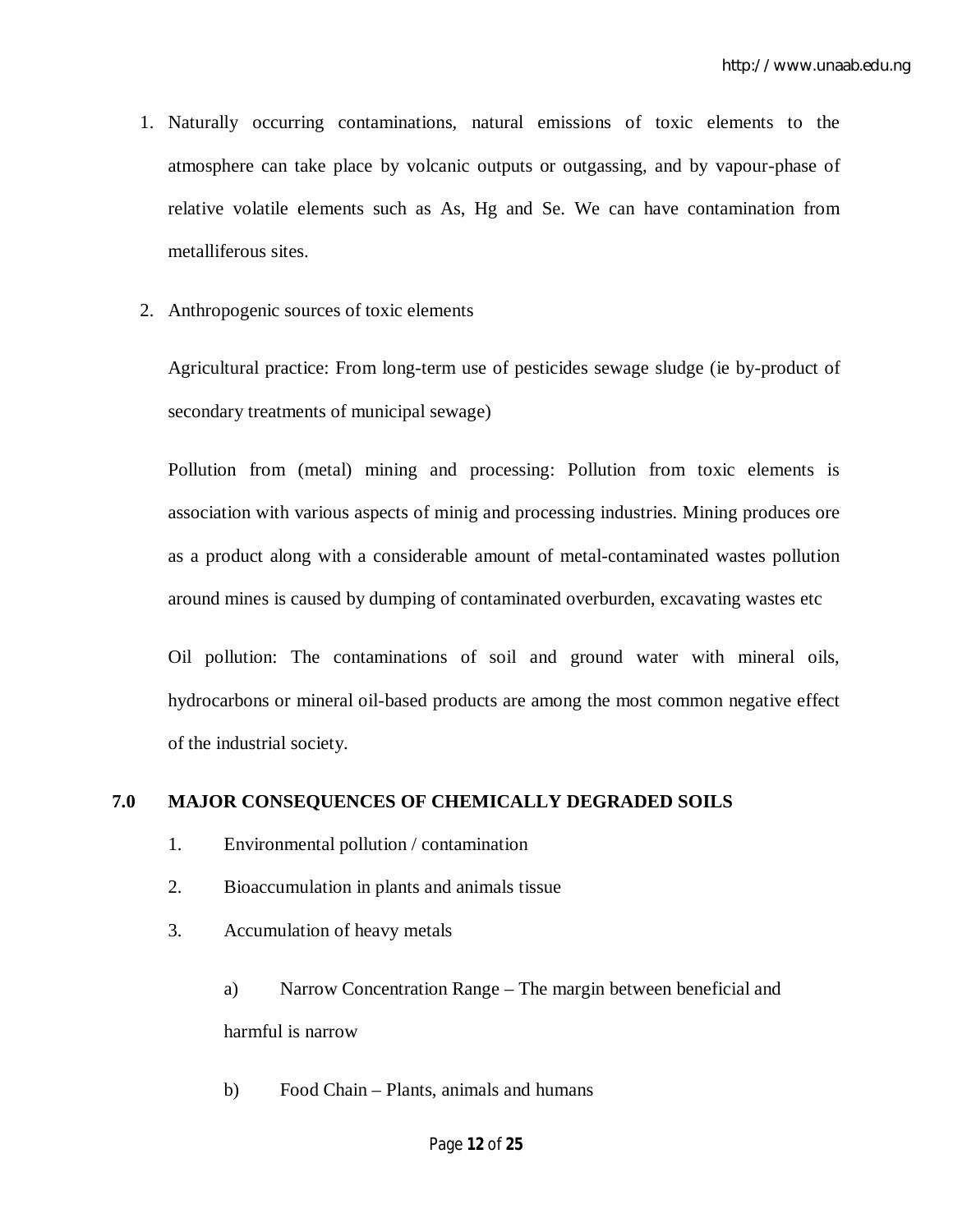4. Eutrophication

## **Prevention of Inorganic Chemical Contamination**

- 1. Reduce the application to soil
- 2. Immobilize the toxins maintain  $pH \ge 7.0$
- 3. Removal of toxins Remediation ("Clean up")

## **Physical Remediation**

- 1. Incineration
- 2. Vacuum Extraction
- 3. Soil washing / Flushing
- 4. Leaching
- 5. Heating

## **Biological Remediation (Bioremediation)**

- 1. Microbial Action
- 2. Phytoremediation
	- i) Phyto Extraction *Hyperaccumulation*
	- ii) Enhanced Rhizosphere Phytoremediation
	- iii) Phytostabilization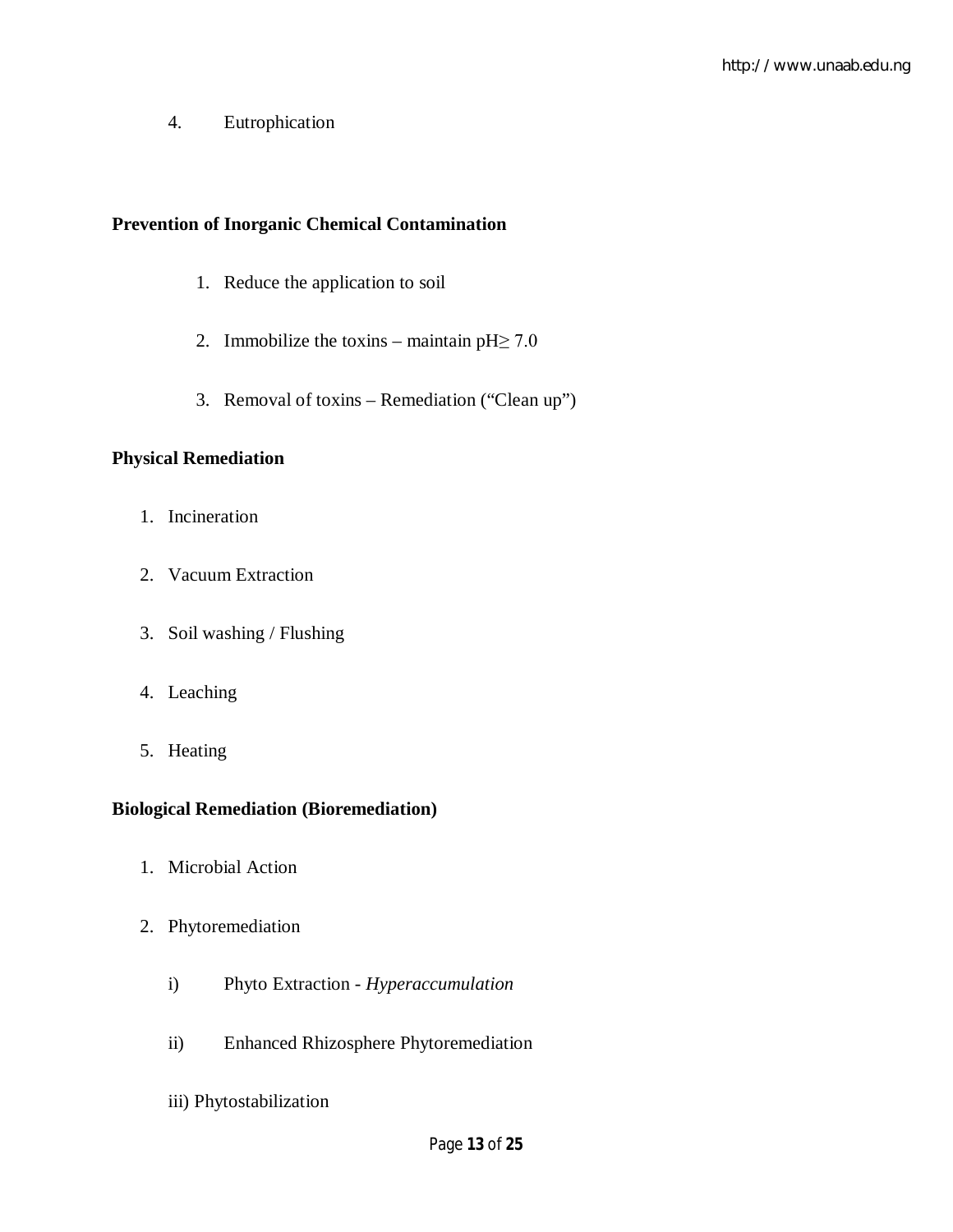## iv) Phytodegradation

v) Phytovolatilization

## **Greenhouse Gas Emissions and Mitigation**

What are greenhouse gases (GHGs)?

- Gases that create a greenhouse effect over the earth surface, thereby increasing the temperature of the earth.
- The principal GHGs are carbon dioxide  $(CO_2)$ , Nitrous oxide  $(N_2O)$ , and methane  $(CH_4)$ . Other GHGs include chlorofluorocarbons.

## **Causes of GHG Emissions**

- 1. Fossil fuel combustion
- 2. Land use change i.e. deforestation, biomass burning
- 3. Agricultural sources of carbon  $(CO<sub>2</sub>)$ :
	- Operation of farm machinery
	- Fertilizers and agricultural lime
	- Pesticides
	- Irrigation
	- Seed production

## **Impact on global climate change**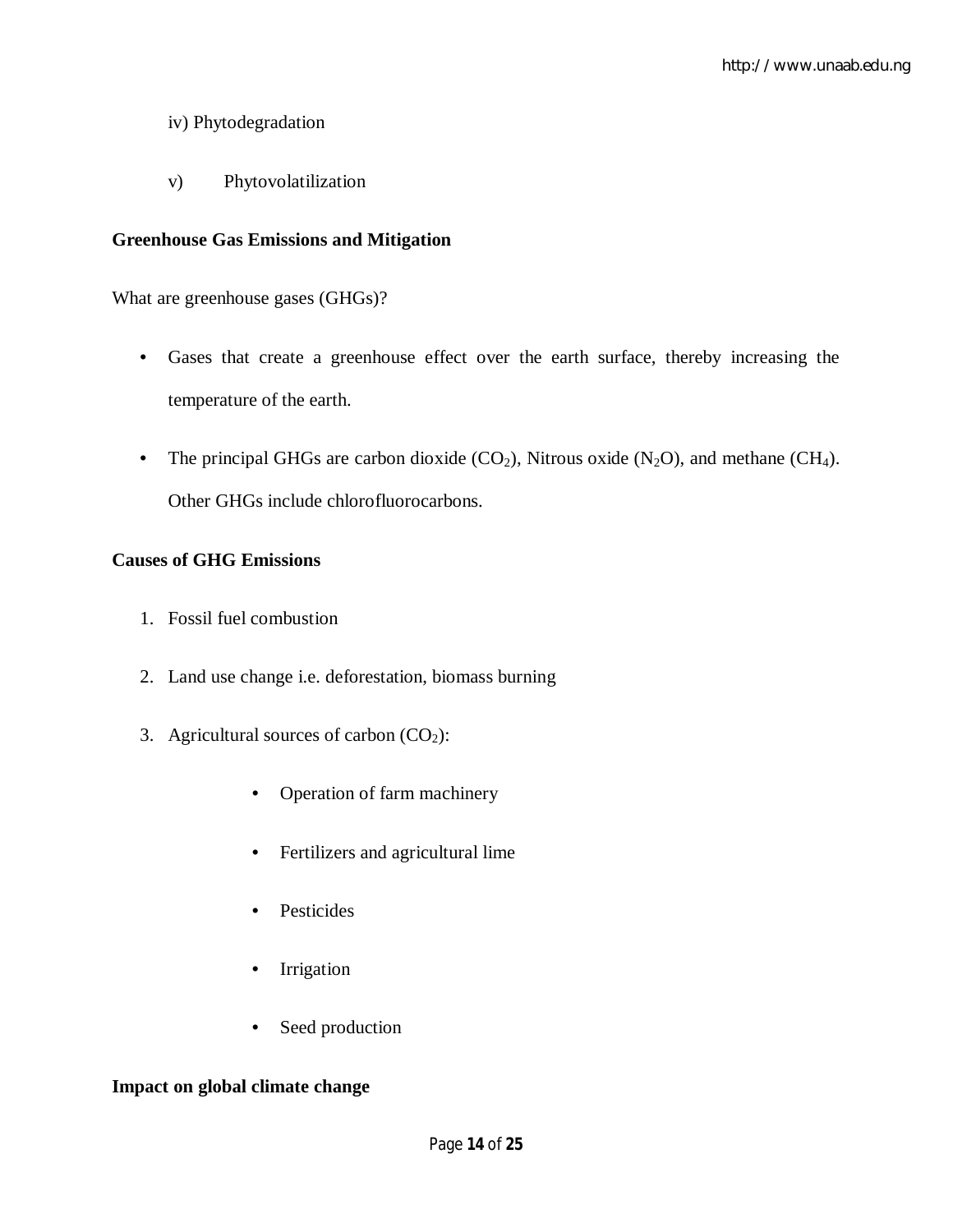## Increased temperatures

- 2. Severe droughts
- 3. Floods
- 4. Sea level rise

## **Mitigation**

One major way of reducing GHGs emission is *Soil Carbon Sequestration*.

Carbon Sequestration is the process of carbon storage in soils. Consequently soils could act as carbon "sinks".

"Sinks" - Forest soils, grassland soils, ocean, agricultural land

## **Effects of Global Warming**

The resultant effect of greenhouse gases

emissions is largely seen in global warming.

- Weather climate change
- Ice/glacier melt
- Sea level
- **Agriculture**
- Plants and Animals
- Human health

## **8.0 ENVIRONMENTAL EFFECTS OF ORGANIC, INORGANIC AMENDMENTS AND AGROCHEMICALS**

**8.1 INTRODUCTION**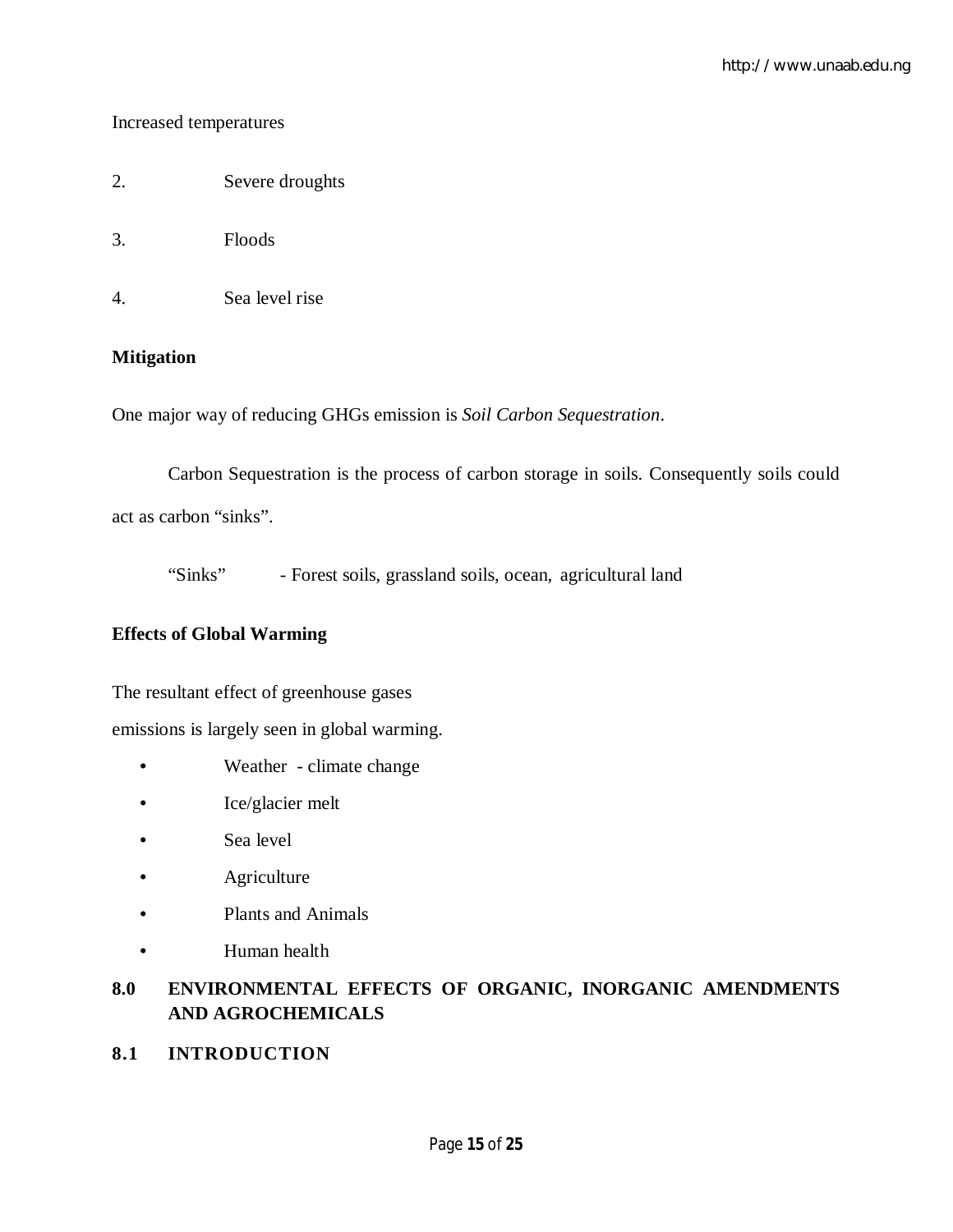Over the past century humans have introduced a large number of chemical substances into the environment**.** Some are the waste from industrial and agricultural processes. Some have been designed as structural materials and others have been designed to perform various functions such as improving crop growth or killing pests and weeds. Obviously some chemicals are useful but many are toxic and their harm to the environment and our health far outweighs their benefit to society. We need to manage the risks better by only using chemicals, which are safe.

#### **Agrochemical**

—Any substance used in the management of an agricultural ecosystem, including fertilizers, pH-adjusting agents, soil conditioners, pesticides, and crop-growth regulators.

#### **Fertilizer**

—An agrochemical that is added to soil to reduce or eliminate nutrient-caused constraints to crop productivity. Fertilizers are substances that are added to farmlands to encourage plant growth and to increase crop yields.

#### **Soil conditioners**

—Substances added to soil to improve its aeration and water-holding capacity, with great benefits in terms of crop growth. Various organic compounds can be used as soil conditioners, but compost is the best. Materials used as soil conditioners include peat, livestock manure, sewage sludge, and even shredded newspapers

#### **Pesticide**

- Any substance or mixture of substances intended for preventing, destroying,

repelling or mitigating any pest. A pesticide may be a chemical substance, biological agent (such as a virus or bacterium), antimicrobial, disinfectant or device used against any pest.

#### **Detrimental Effects of Agrochemicals on the Environment**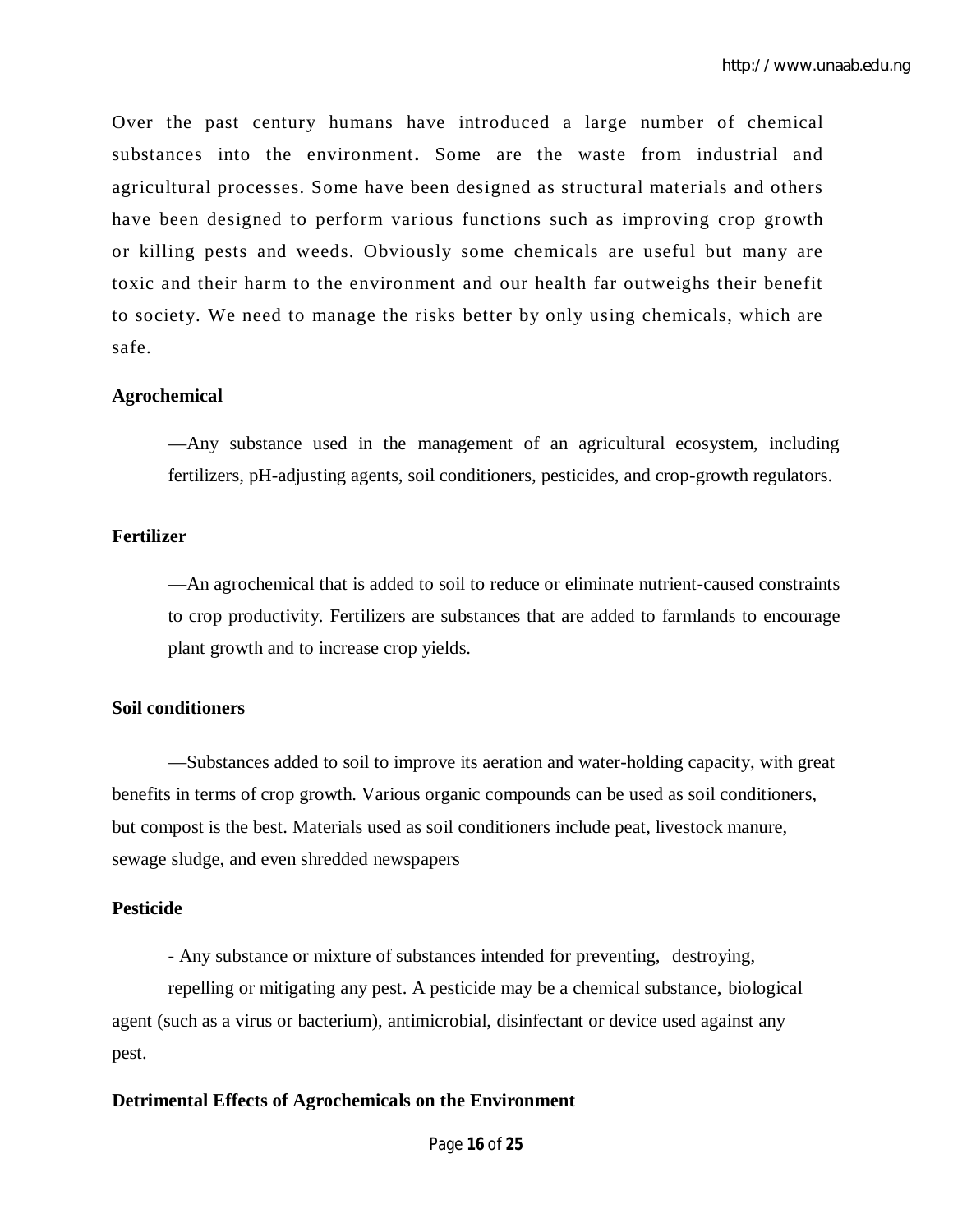The use of certain agrochemicals has also been associated with some important environmental ecological damages as outlined below:

### **1) Fertilizers:**

**i) Groundwater contamination:** Excessive use of fertilizers can lead to the contamination of groundwater with nitrate, rendering it unfit for consumption by humans or livestock. Water containing large concentrations of nitrate can poison animals by immobilizing some of the hemoglobin in blood, reducing the ability to transport oxygen.

**ii) Eutrophication:** In addition, the run-off of agricultural fertilizer into streams, lakes, and other surface waters can cause an increased productivity of those aquatic ecosystems, a problem known as eutrophication. It starts by increasing the amount of phytoplankton in the water, this then blocks out the sunlight, which leads to plants being unable to photosynthesise, which in turn means that the fish and other creatures don't have anything to eat, which means they die and then in turn so do other animals that depend on them such as birds.

**2) Pesticides**: The use of pesticides raises a number of environmental concerns. Over 98% of sprayed insecticides and 95% of herbicides reach a destination other than their target species, including non-target species, air, water and soil.

#### **i) Air pollution by pesticides**

Pesticides can contribute to air pollution. Pesticide drift occurs when pesticides suspended in the air as particles are carried by wind to other areas, potentially contaminating them. Pesticides that are applied to crops can volatilize and may be blown by winds into nearby areas, potentially posing a threat to wildlife.

## **ii) Water pollution by pesticides**

There are four major routes through which pesticides reach the water:

- a) it may drift outside of the intended area when it is sprayed,
- b) it may percolate, or leach, through the soil,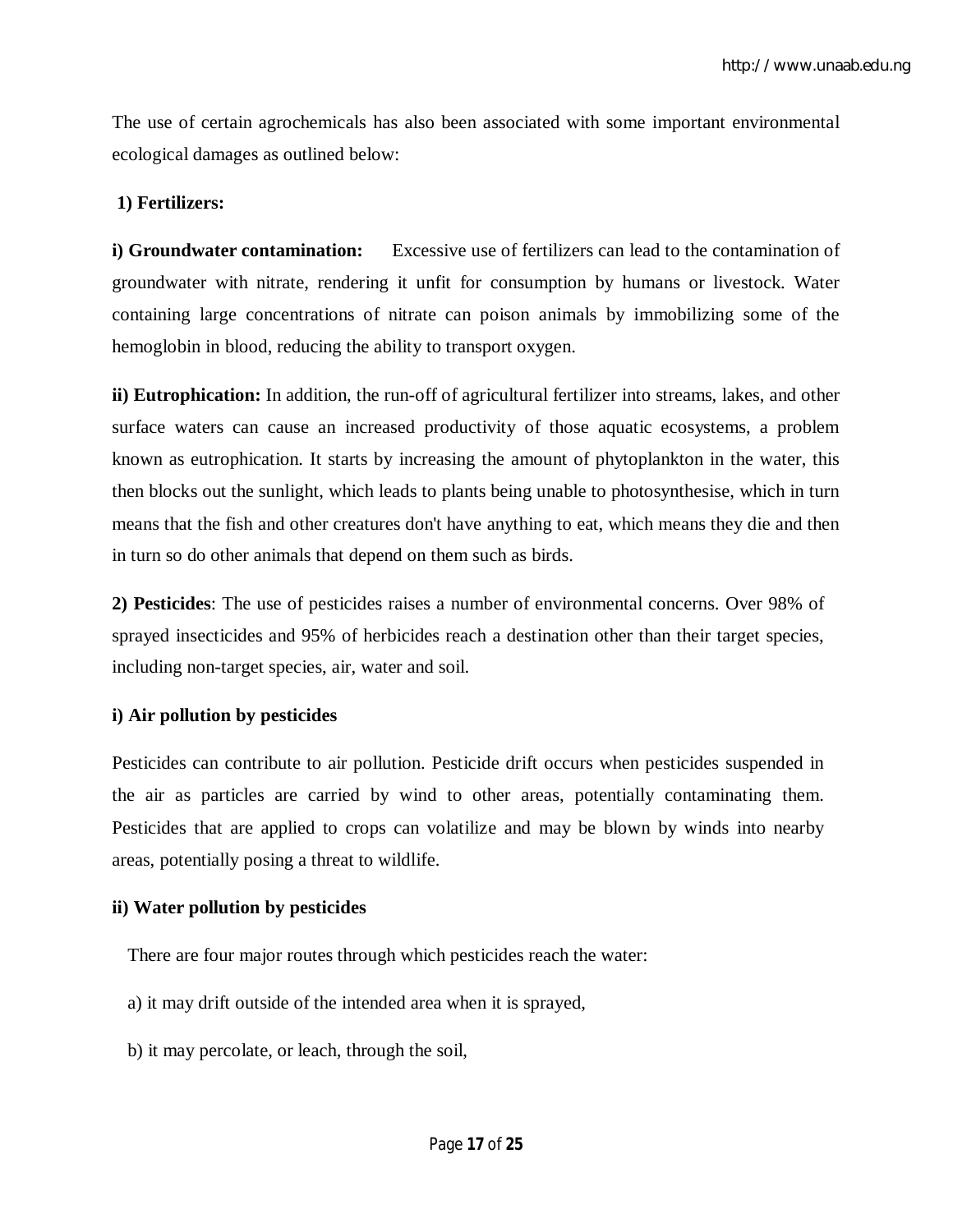c) it may be carried to the water as runoff or it may be spilled, for example accidentally or through neglect. d) it may also be carried to water by eroding soil.

There are some factors that also affect pesticide's ability to contaminate water and these include:

a) its water solubility,

b) the distance from an application site to a body of water,

c) weather,

d) soil type,

e) presence of a growing crop, and

f) the method used to apply the chemical.

### **iii) Soil pollution by pesticides**

Many of the chemicals used in pesticides are persistent soil contaminants, whose impact may endure for decades and adversely affect soil conservation. The use of pesticides decreases the general biodiversity in the soil. Not using the chemicals results in higher soil quality with the additional effect that more organic matter in the soil allows for higher water retention. This helps increase yields for farms in drought years, when organic farms have had yields 20-40% higher than their conventional counterparts. A smaller content of organic matter in the soil increases the amount of pesticide that will leave the area of application, because organic matter binds to and helps break down pesticides.

## **Effect of pesticides on plants**

i) It hinders nitrogen fixation in legumes. The insecticides DDT, methyl parathion, and especially pentachlorophenol have been shown to interfere with legume-rhizobium chemical signaling. Reduction of this symbiotic chemical signaling results in reduced nitrogen fixation and thus reduced crop yields.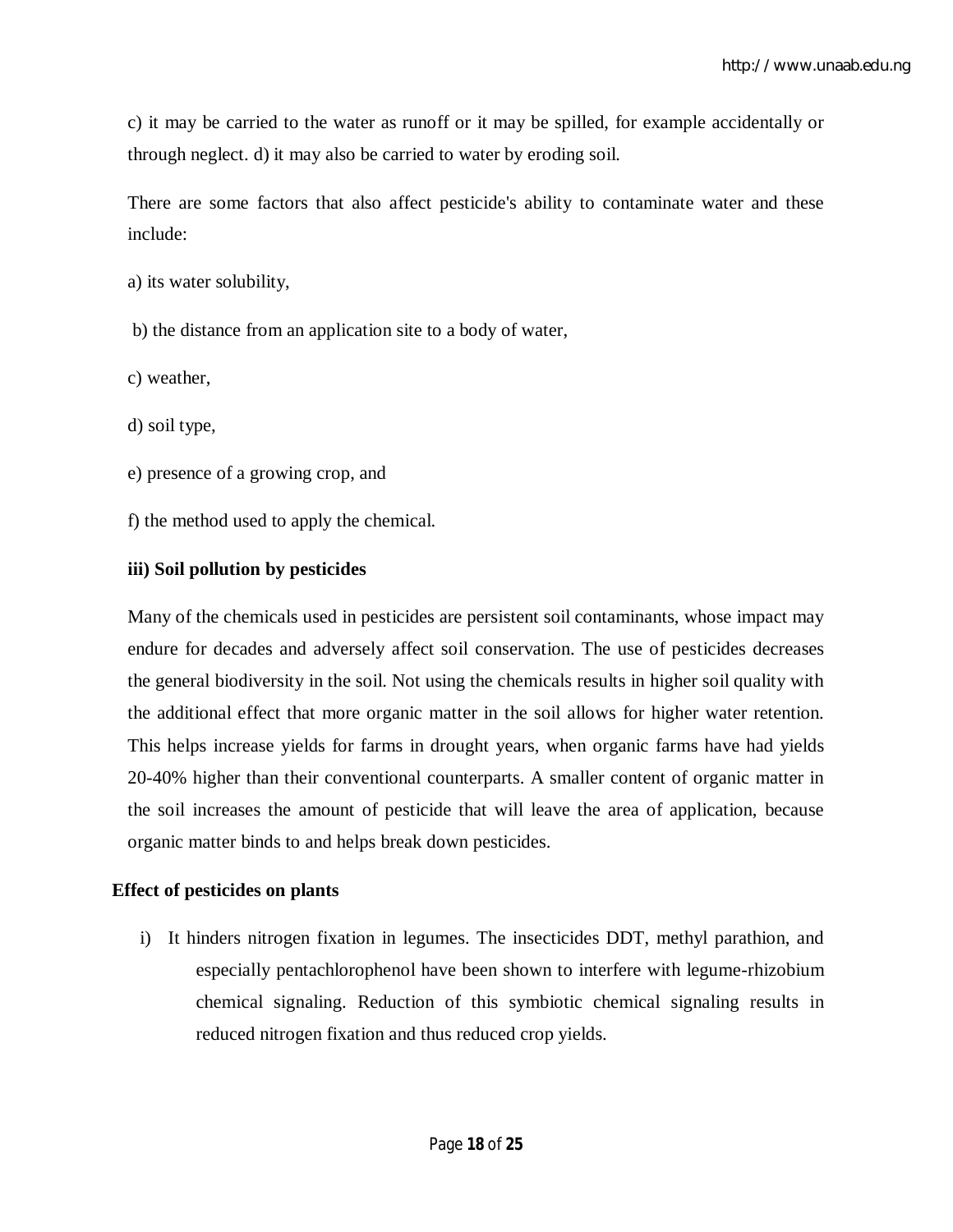- ii) Pesticides can kill bees and they are strongly implicated in pollinator decline and the loss of species that pollinate plants.
- iii) On the other side, pesticides have some direct harmful effect on plant including poor root hair development, shoot yellowing and reduced plant growth.

#### **Effect on animals**

Pesticides inflict extremely widespread damage to biota, and many countries have acted to discourage pesticide usage through their Biodiversity Action Plans.

- i) Animals may be poisoned by pesticide residues that remain on food after spraying, for example when wild animals enter sprayed fields or nearby areas shortly after spraying.
- ii) Widespread application of pesticides can eliminate food sources that certain types of animals need, causing the animals to relocate, change their diet, or starve.
- iii) Poisoning from pesticides can travel up the food chain; for example, birds can be harmed when they eat insects and worms that have consumed pesticides.
- iv) Some pesticides can bioaccumulate, or build up to toxic levels in the bodies of organisms that consume them over time, a phenomenon that impacts species high on the food chain especially hard.
- v) Some pesticides come in granular form, and birds and other wildlife may eat the granules, mistaking them for grains of food. A few granules of a pesticide is enough to kill a small bird.
- vi) The herbicide paraquat, when sprayed onto bird eggs, causes growth abnormalities in embryos and reduces the number of chicks that hatch successfully, but most herbicides do not directly cause much harm to birds. Herbicides may endanger bird populations by reducing their habitat.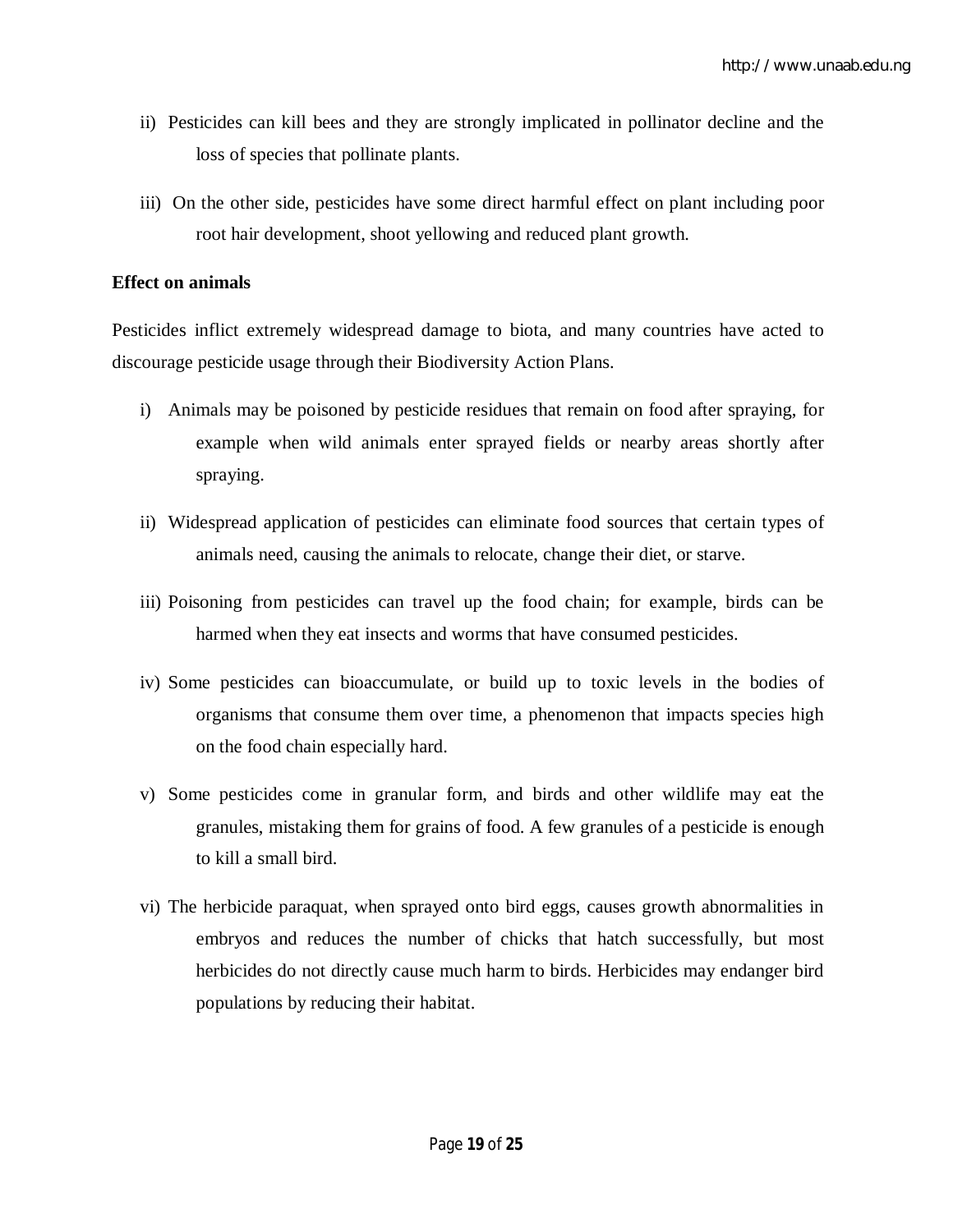vii) Fish and other aquatic biota may be harmed by pesticide-contaminated water. Pesticide surface runoff into rivers and streams can be highly lethal to aquatic life, sometimes killing all the fish in a particular stream.

## **Effect on** Humans

Pesticides are implicated in a range of impacts on human health due to pollution

- i) Pesticides can enter the human body through inhalation of aerosols, dust and vapor that contain pesticides; through oral exposure by consuming food and water; and through dermal exposure by direct contact of pesticides with skin.
- ii) Pesticides are sprayed onto food, especially fruits and vegetables, they secrete into soils and groundwater which can end up in drinking water, and pesticide spray can drift and pollute the air.
- iii) Exposure to pesticides can range from mild skin irritation to birth defects, tumors, genetic changes, blood and nerve disorders, endocrine disruption, and even coma or death.

#### **Pest resistance**

Pests may evolve to become resistant to pesticides. Many pests will initially be very susceptible to pesticides, but some with slight variations in their genetic makeup are resistant and therefore survive to reproduce. Through natural selection, the pests may eventually become very resistant to the pesticide.

## **3) Persistent organic pollutants**

Persistent organic pollutants (POPs) are compounds that resist degradation and thus remain in the environment for years. Some pesticides, including aldrin, chlordane, DDT,dieldrin, endrin, heptachlor, hexachlorobenzene, mirex, and toxaphene, are considered POPs. POPs have the ability to volatilize and travel great distances through the atmosphere to become deposited in remote regions.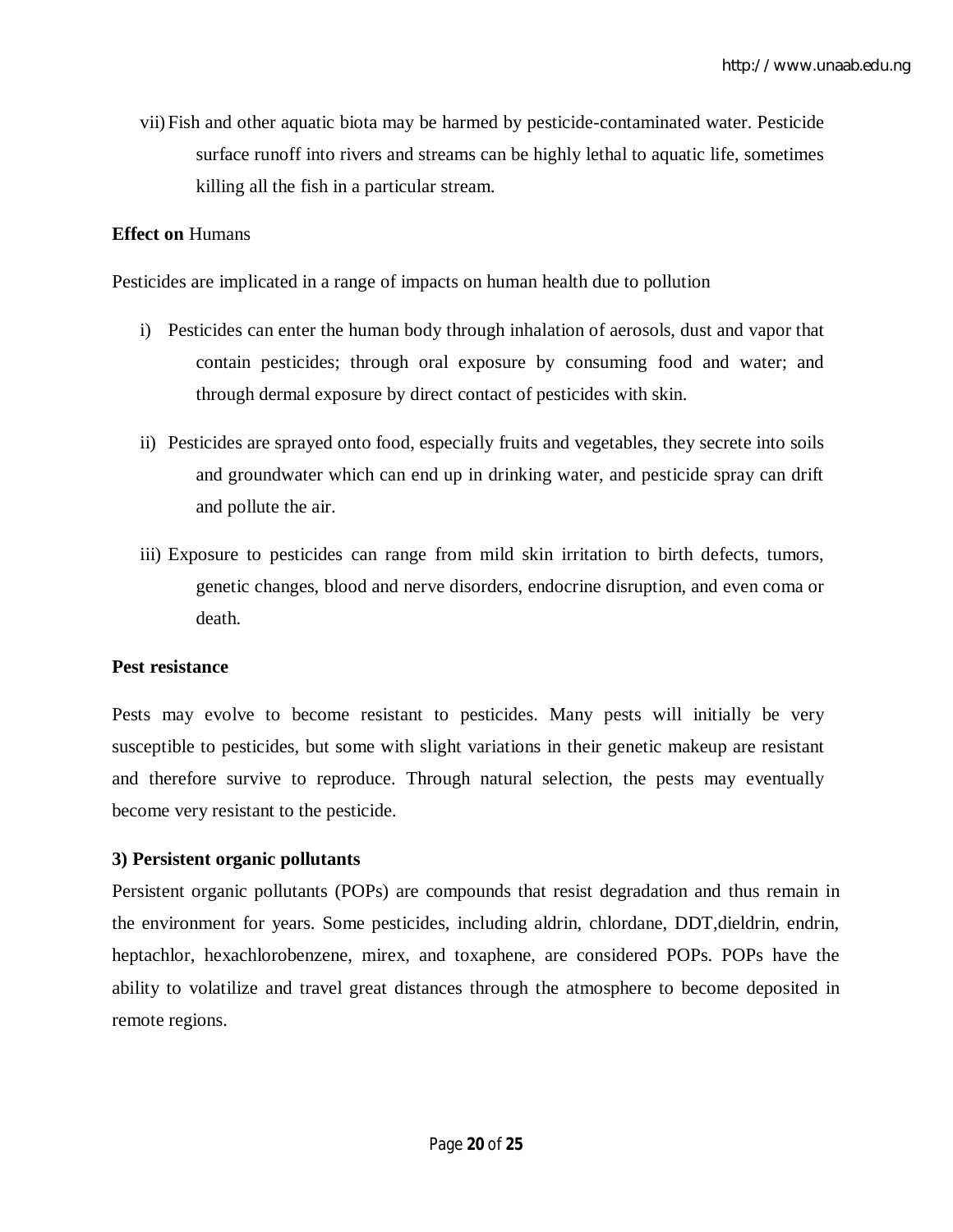## **9.0 WASTE DISPOSAL; EVALUATION AND MANAGEMENT OF CONTAMINATED SITES**

## **9.1 INTRODUCTION**

#### **What is waste?**

Waste is any plastics, paper, glass, metal, foods, chemicals, wood, oil, soil, effluents, liquids that have been discarded. How the waste gets generated is from commercial, household and industrial sources. Sewage sludge is another source. Domestic and municipal waste is generated by the consumption of goods, manufacturing, sewage treatment, agriculture, the production & disposal of hazardous substances and construction. They are essential parts of the process of production as the emission of carbon dioxide by human is part of breathing process. From time immemorial, waste disposal has been a problem, and after industrialization the problem has only compounded. In the past, trash was carried to the outskirts of cities and discarded in the open, but now that can no longer be done. Over time, various waste disposal methods have been devised, like compost, burning, landfill, biological reprocessing, etc. However, before going to these details, we need to understand the different kinds of wastes.

#### **Types of Wastes**

There are basically three types of wastes generated and they are classified based on their chemical, biological and physical characteristics viz:

a) **Solid wastes** include materials like mining wastes and industrial wastes besides household garbage.

b) **Liquid wastes** are those in which the composition of solids is less than 1% and there is a high concentration of metals and salts.

c) **Sludge** contains a mixture of solid and water.

#### **What is Waste Disposal?**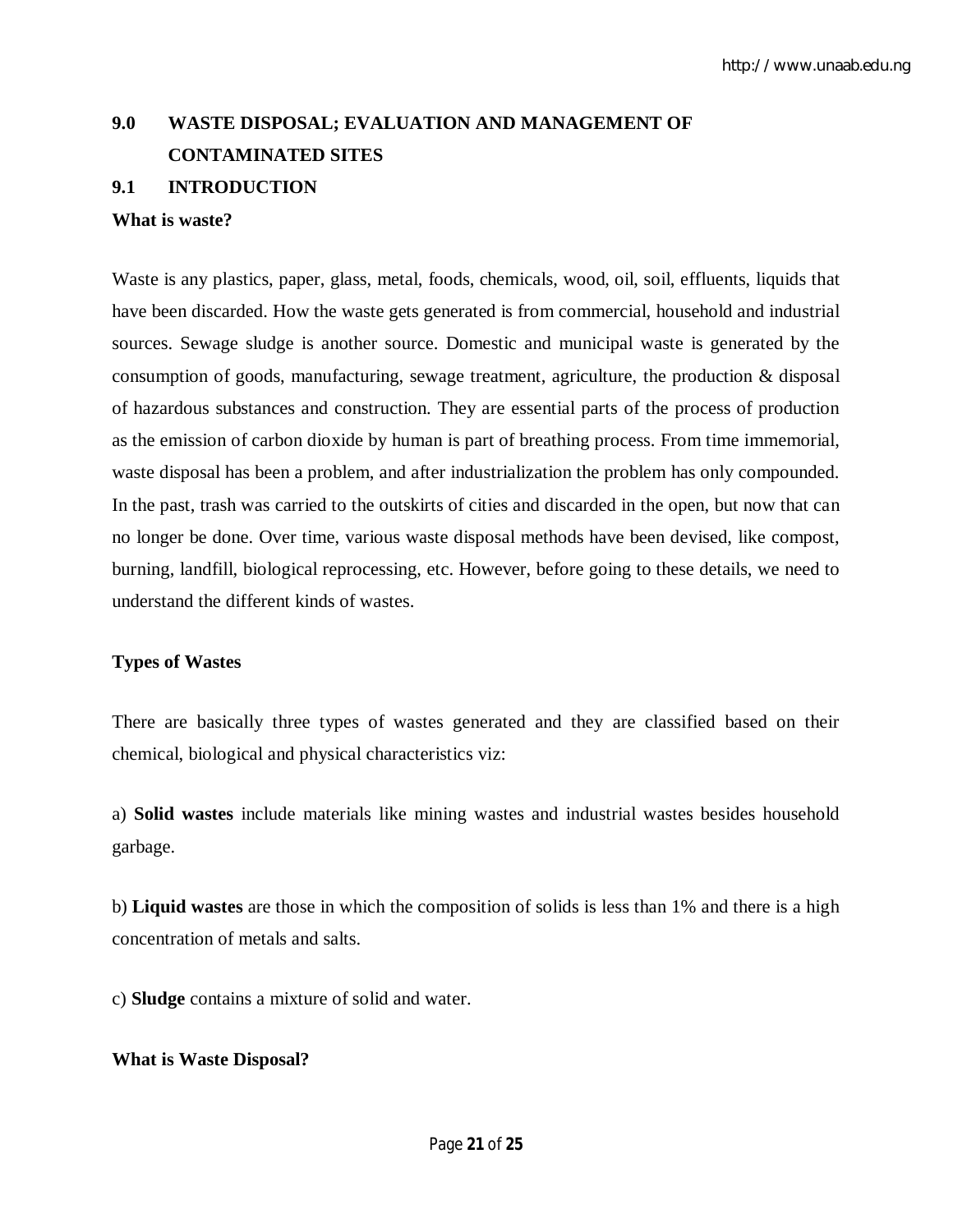**Waste Disposal** is the management of waste to prevent harm to the environment, injury or long term progressive damage to health. Disposal of wastes can be made to three locations namely surface water, atmosphere and land. The land represents not only the appropriate disposal medium for many wastes but also provides opportunity to manage wastes with a minimum of adverse environmental effects. Disposal of waste could be done through the following methods.

## **Methods of Waste disposal**

## **1. Integrated waste management (IWM)**

Integrated waste management using LCA (life cycle analysis) attempts to offer the best option for waste management. IWM entails using a combination of techniques and programmes to manage the municipal/urban waste stream.

## **2. Landfill**

Disposing of waste in a landfill involves burying the waste, and this remains a common practice in most countries. Landfills were often established in abandoned or unused quarries, mining voids or borrow pits. A properly designed and well-managed landfill can be a hygienic and relatively inexpensive method of disposing of waste materials.

| <b>Advantages:</b>                                                                                                                                     | Disadvantages:                                                                                                          |
|--------------------------------------------------------------------------------------------------------------------------------------------------------|-------------------------------------------------------------------------------------------------------------------------|
| volume can increase with little<br>$\bullet$<br>addition of people/equipment<br>filled land can be reused for other<br>$\bullet$<br>community purposes | • completed landfill areas can settle<br>and requires maintenance<br>requires proper planning, design,<br>and operation |

## **3. Incineration**

Incineration is a disposal method in which solid organic wastes are subjected to combustion so as to convert them into residue and gaseous products. This method is useful for disposal of residue of both solid waste management and solid residue from waste water management.

| <b>Advantages:</b> | Disadvantages: |
|--------------------|----------------|
|                    |                |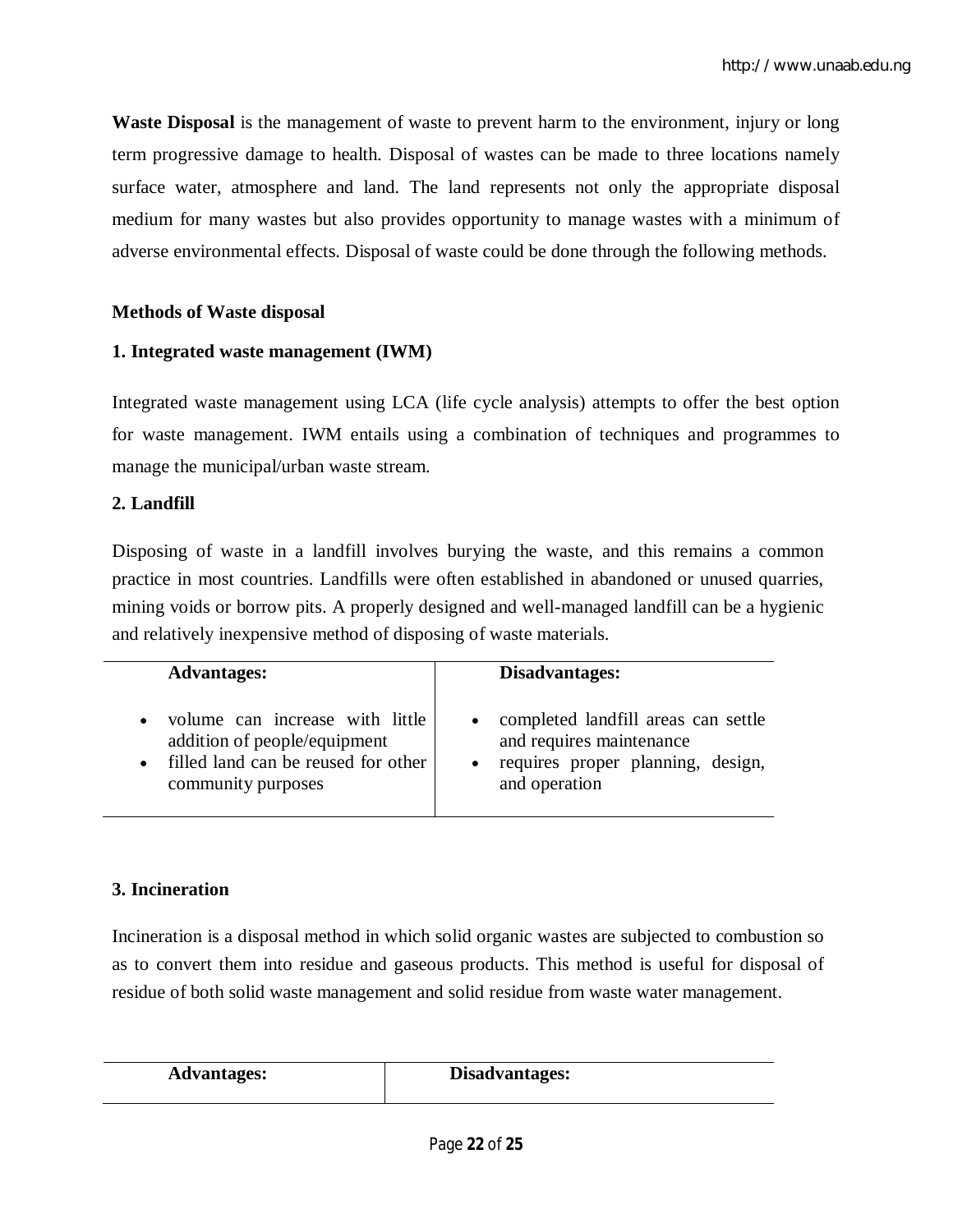## **4. Recycling**

Recycling refers to the collection and reuse of waste materials such as empty beverage containers. The materials from which the items are made can be reprocessed into new products. Material for recycling may be collected separately from general waste using dedicated bins and collection vehicles, or sorted directly from mixed waste streams.

| <b>Advantages:</b>                                                     | Disadvantages:                                                                                                                               |
|------------------------------------------------------------------------|----------------------------------------------------------------------------------------------------------------------------------------------|
| key to providing a liviable<br>$\bullet$<br>environment for the future | expensive<br>• some wastes cannot be recycled<br>technological push needed<br>• separation of useful material from<br>waste may be difficult |

## **5. Ocean Dumping**

This is the deposition of waste into the water bodies, particularly the ocean. Controversy surrounds ocean dumping as a waste disposal method. Although the waste may provide nutrients for some sea life, it's widely believed that the harmful effects would outweigh any benefits.

| <b>Advantages:</b>               | Disadvantages:              |
|----------------------------------|-----------------------------|
| convenient                       | ocean overburdened          |
| inexpensive                      | destruction of food sources |
| source of nutrients, shelter and | killing of plankton         |
| breeding                         | desalination                |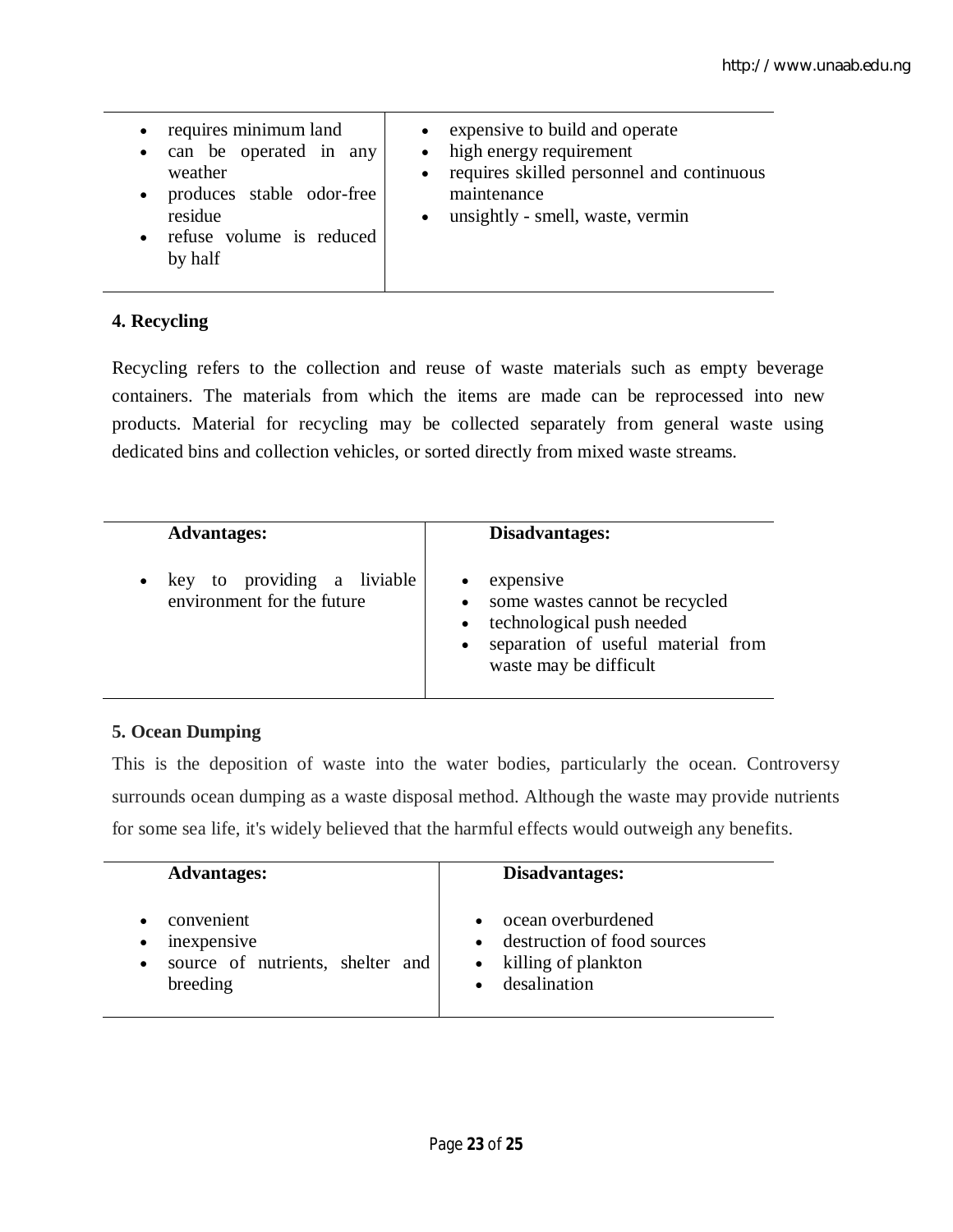## **6. Open Dumping**

This method involves disposing waste on an open land. As simple as this is, it is not without its own shortcoming.

| <b>Advantages:</b> | Disadvantages:                                                                                               |
|--------------------|--------------------------------------------------------------------------------------------------------------|
| mexpensive         | health - hazard - insects, rodents etc.<br>damage due to air pollution<br>ground water and run-off pollution |

## **7. Biological reprocessing**

Waste materials that are organic in nature, such as plant material, food scraps, and paper products, can be recycled using biological composting and digestion processes to decompose the organic matter. The resulting organic material is then recycled as mulch or compost for agricultural or landscaping purposes

#### **8. Energy recovery**

The energy content of waste products can be harnessed directly by using them as a direct combustion fuel, or indirectly by processing them into another type of fuel. Recycling through thermal treatment ranges from using waste as a fuel source for cooking or heating, to anaerobic digestion and the use of the gas fuel (see above), to fuel for boilers to generate steam and electricity in a turbine.

#### **9. Avoidance and reduction methods**

An important method of waste management is the prevention of waste material being created, also known as waste reduction. Methods of avoidance include reuse of second-hand products, repairing broken items instead of buying new, designing products to be refillable or reusable (such as cotton instead of plastic shopping bags), encouraging consumers to avoid using